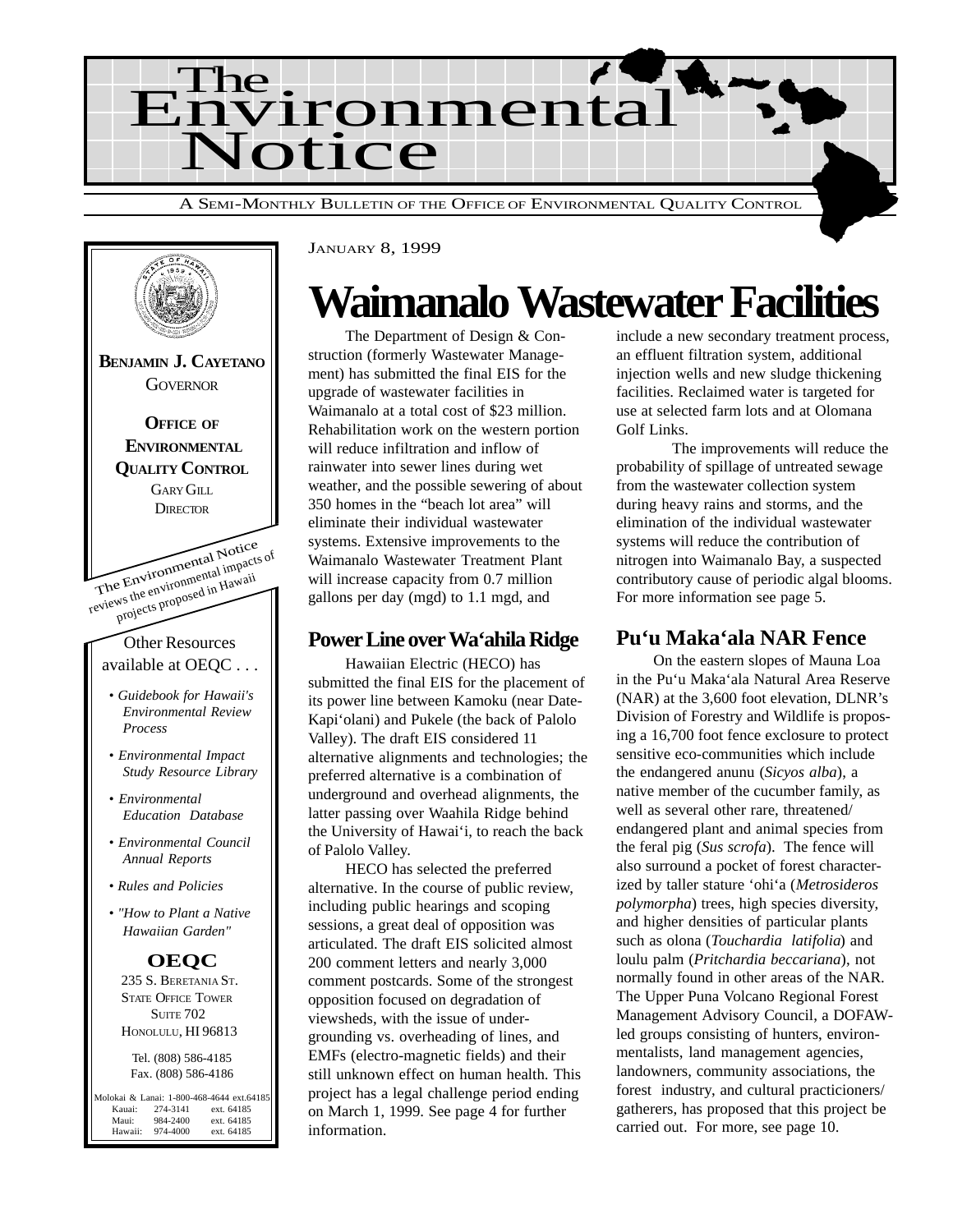# Table of Contents

#### JANUARY 8, 1999

### 1 **O'ahu Notices**

| <b>Draft Environmental Assessments</b>                                                                   |
|----------------------------------------------------------------------------------------------------------|
| <b>Final Environmental Assessments/</b><br><b>Findings of No Significant Impacts (FONSI)</b>             |
| (3) Honolulu Harbor Maintenance Dredging at Piers 15 to 20  4                                            |
| <b>Final Environmental Impact Statements</b><br>(4) Kamoku-Pukele 138-kV Transmission Line Project  4    |
| <b>National Environmental Policy Act (NEPA)</b><br>(7) Waipi'o Peninsula Lease of U.S. Navy Property for |
| <b>Previously Published Projects Pending Public Comments</b>                                             |

## 3 **Maui Notices**

| <b>Final Environmental Assessments/</b>   |  |
|-------------------------------------------|--|
| Findings of No Significant Impact (FONSI) |  |
|                                           |  |
| <b>Previously Published Projects</b>      |  |
|                                           |  |

## 6 **[Hawai'i Notices](#page-9-0)**

#### **Draft Environmental Assessments**

| (1) Pu'u Maka'ala Natural Area Reserve Fence Construction  10 |  |
|---------------------------------------------------------------|--|
|                                                               |  |

#### **Previously Published Projects Pending Public Comments** [Draft Environmental Assessments .................................................... 10](#page-9-0) [Draft Environmental Impact Statements ............................................ 11](#page-10-0)

## V **DOH Notices/Pollution Permits**

### 7 **[Kaua'i Notices](#page-11-0)**

**Previously Published Projects Pending Public Comments** [Draft Environmental Impact Statements ............................................ 12](#page-11-0)

## s **Shoreline Notices**

## G **Federal Notices**

## ^ **Coastal Zone News**

| (1) Kaumoali Bridge Replacement, Hamakua, County of Hawai'i  14        |
|------------------------------------------------------------------------|
| (2) Kalopa/Ali'ipali Bridge Replacement, Hamakua, County of Hawai'i 14 |
| (3) Oshiro Bridge Replacement, Puna, County of Hawai'i  14             |
|                                                                        |

## ' **Environmental Council Notices**

| Content Guidelines for Biological Surveys, Ecosystem Impact |  |
|-------------------------------------------------------------|--|
|                                                             |  |
|                                                             |  |



*OEQC intends to make the information in this bulletin accessible to everyone. Individuals that require this material in a different format (such as large type or braille), should contact our office for assistance.*

| <b>Office of Environmental Quality Control</b><br>The Environmental Notice | Page 2 |
|----------------------------------------------------------------------------|--------|
|----------------------------------------------------------------------------|--------|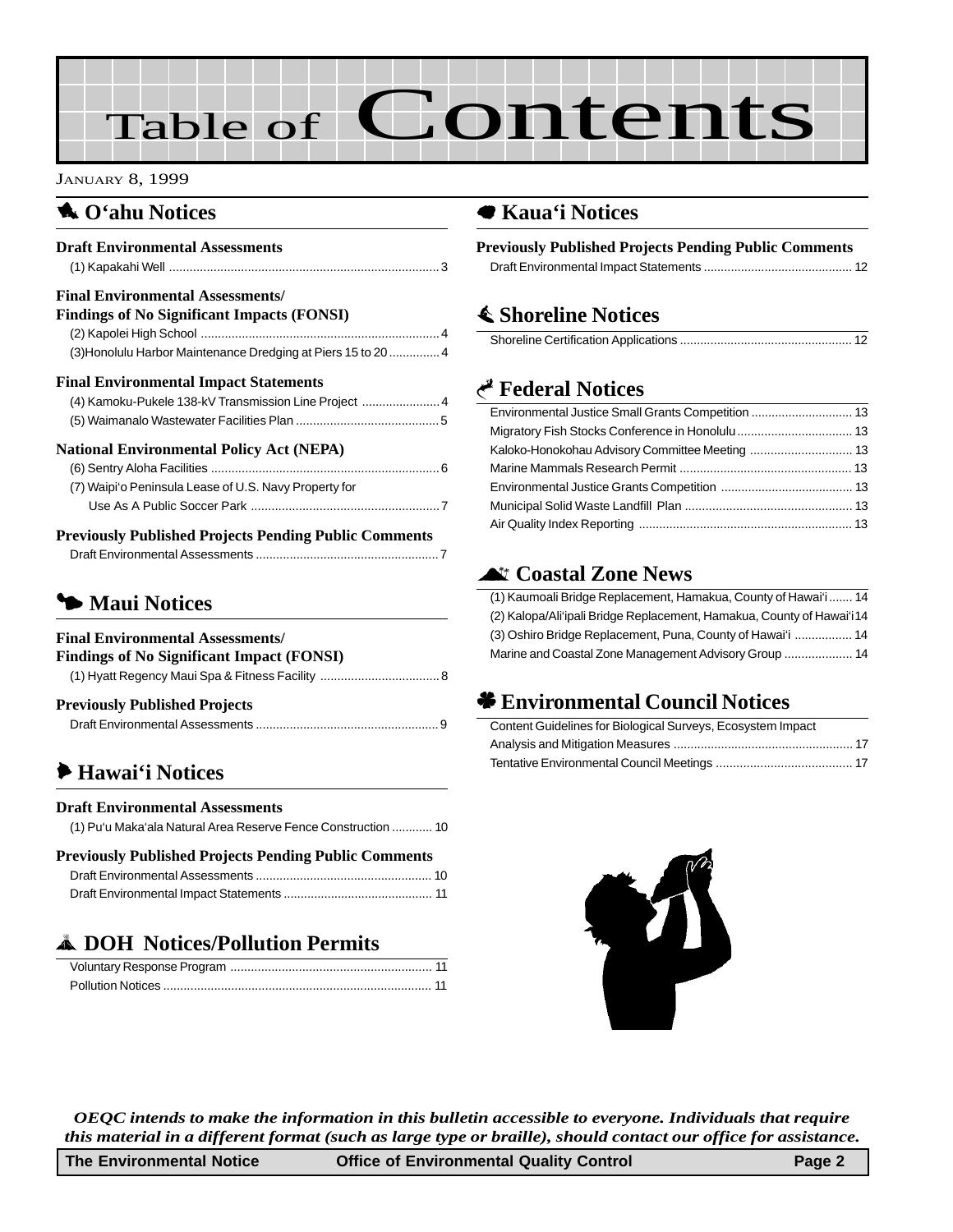#### JANUARY 8, 1999

**O'ahu Notices**

## <span id="page-2-0"></span>**Draft Environmental**

**Assessments**

## 1 **(1) Kapakahi Well**

| District:                         | Honolulu                              |
|-----------------------------------|---------------------------------------|
| TMK:                              | $3 - 5 - 24:01$                       |
| Applicant:                        | Department of Land and Natural        |
|                                   | Resources                             |
|                                   | 1151 Punchbowl St, Room 220           |
|                                   | Honolulu, Hawai'i 96813               |
|                                   | Contact: Andrew Monden (587-0230)     |
| <b>Approving Agency/Accepting</b> |                                       |
| <b>Authority:</b>                 | Same as above                         |
| <b>Consultant:</b>                | <b>CH2M HILL</b>                      |
|                                   | 1585 Kapi'olani Boulevard, Suite 1420 |
|                                   | Honolulu, Hawai'i 96814-4530          |
|                                   | Contact: Mark Willey (943-1133)       |
| <b>Public Comment</b>             |                                       |

| <b>Deadline:</b> | February 8, 1999                         |
|------------------|------------------------------------------|
| Status:          | DEA First Notice pending public comment. |
|                  | Address comments to the applicant with   |
|                  | copies to the consultant and OEQC.       |
| <b>Permits:</b>  | CDUA, Pump installation, water use,      |
| <b>Required</b>  | noise, grading, building, street usage   |
|                  |                                          |

 The Department of Land and Natural Resources (DLNR), Land Division, Engineering Branch, together with the Kamehameha Schools Bishop Estate (KS/BE), are proposing to install a production well within Kapakahi Gulch at the end of Ainakoa Avenue. The proposed Kapakahi Well will be capable of producing 1.4 million gallons per day (mgd) of potable water. Following construction and installation of the well and accompanying facilities, the well will be integrated into the Board of Water Supply's (BWS) water system. The development of additional water sources is necessary in order to accommodate the demand for water from State and KSBE-sponsored projects. A Draft Environmental Assessment has been prepared to support the issuance of a Conservation District Use Permit. No significant adverse impacts have been identified through the preparation of the environmental assessment. Construction work, primarily site clearing, grading, and erection of the control building, will cause minor short-term noise and fugitive dust impacts to the surrounding environment.

Noise and dust impacts from this project will not be noticeable to any residences since the area is located approximately 200 feet from the nearest home. All government rules and regulations concerning noise and fugitive dust emissions will be followed during construction to minimize minor shortterm noise and air pollution impacts. To mitigate the shortterm noise impacts, contractors will comply with all of the conditions of the required noise permit. Mufflers will be required for all construction equipment. All noise-attenuating equipment will be maintained in proper operating condition and will be repaired or replaced as needed. Construction activities will be restricted to the hours of 7:30 A.M. to 4:30 P.M. on weekdays and will exclude state holidays. In order to reduce noise levels from the production pump, a submersible pump will be used.

2 **3**  $\frac{1}{2}$ 

**7**

**1**

**4**

**6**  $\pi$  **5** 

To mitigate the short-term air pollution effects of the construction activities, dust control measures such as water sprinkling, will be implemented by the contractor to reduce dust levels, as necessary. Further, the contractor will properly maintain its internal combustion equipment to minimize exhaust emissions, and will comply with the State of Hawai'i, Department of Health Rules Title 11, Chapter 59 and 60 regarding Air Pollution Control. Traffic impacts to Ainakoa Avenue will be minimal. The contractor will schedule the movement of heavy trucks and vehicles to or from the site after 8:00 A.M. and before 3:30 P.M. to avoid the morning and afternoon peak traffic periods.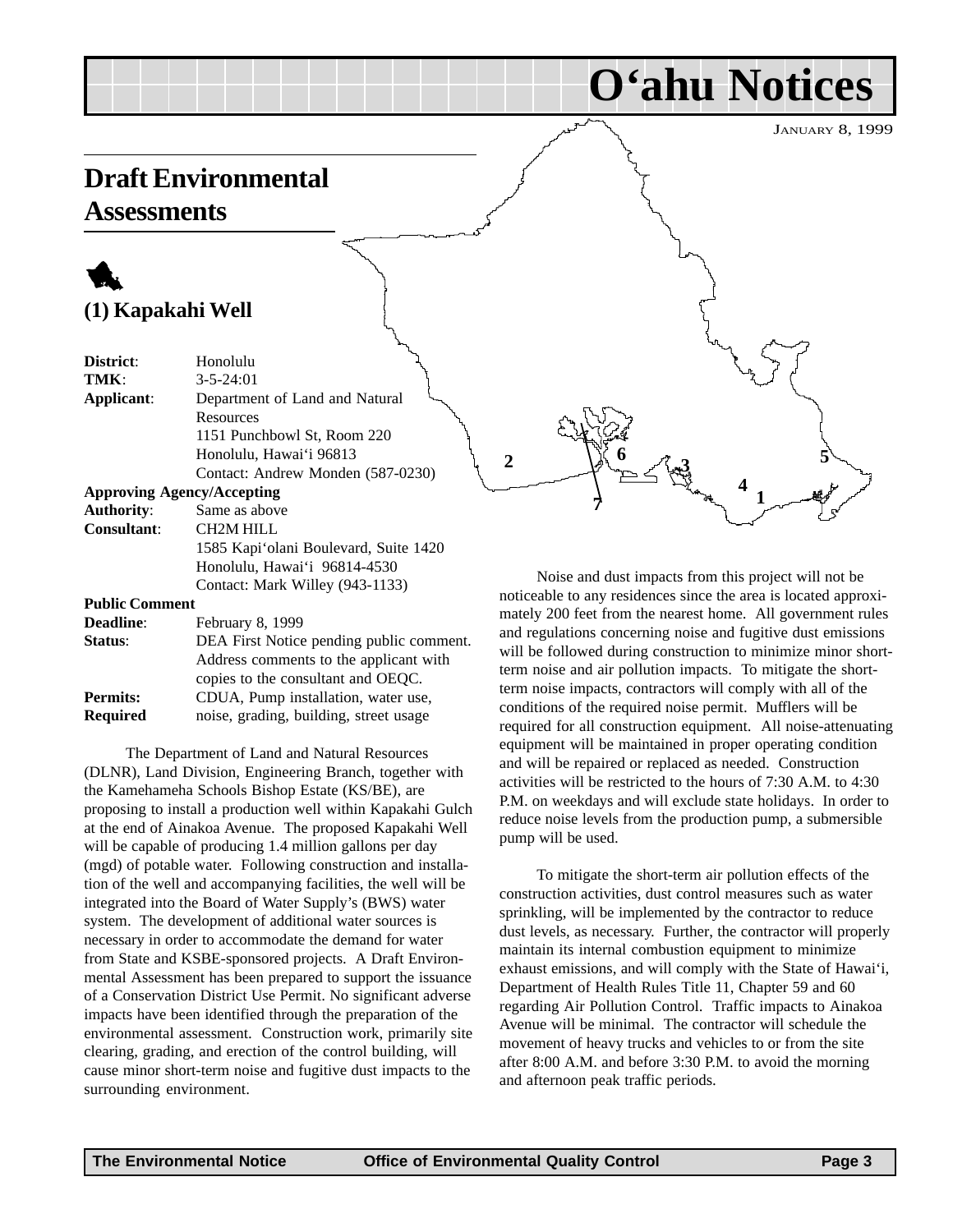<span id="page-3-0"></span>JANUARY 8, 1999

## **Final Environmental Assessments/Findings of No Significant Impacts (FONSI)**



## **(2) Kapolei High School**

| District:               | Ewa                                        |
|-------------------------|--------------------------------------------|
| TMK:                    | 9-1-16:74 and 75 por.                      |
| Applicant:              | Housing and Community Development          |
|                         | Corporation of Hawai'i                     |
|                         | 677 Queen Street, Suite 300                |
|                         | Honolulu, Hawai'i 96813                    |
|                         | Contact: Sandy Pfund (587-0550)            |
| Approving               |                                            |
| <b>Agency/Accepting</b> |                                            |
| <b>Authority:</b>       | Same as above.                             |
| <b>Consultant:</b>      | Mitsunaga and Associates, Inc.             |
|                         | 747 Amana Street, Suite 216                |
|                         | Honolulu, Hawai'i 96814                    |
|                         | Contact: Byung Lee (945-7882 ext. 132)     |
| <b>Public Challenge</b> |                                            |
| <b>Deadline:</b>        | February 8, 1999                           |
| Status:                 | FEA/FONSI issued, project may proceed.     |
| <b>Permits</b>          |                                            |
| Required:               | Best Management Practices, NPDES, New      |
|                         | Access to State Highway, LUO waiver,       |
|                         | building, sewer connection, industrial ww, |
|                         | grading, erosion control, drain connection |
|                         |                                            |

The proposed action involves the development of a High School on approximately 45 acres of land in the southwest corner of the Villages of Kapolei master planned community. The school campus will include one- or two-story buildings consisting of four "Neighborhoods" for classrooms, a Music Building, an Adult Education Center, a Forum, a Library/Media Center, an Administration Center, and a P.E. Locker/Gymnasium Building. The total net space for all buildings will be 198,000 sf and 302,000 sf gross floor space. The school campus will also include two ballfields, playcourts, staff and visitor parking with access to Kapolei Parkway, and a parent pick-up/drop-off area. The school will be designed as a year-round, four-track school to accommodate large enrollments, provide flexibility in the use of classroom spaces, and use financial resources cost-effectively.

## 1

### **(3)Honolulu Harbor Maintenance Dredging at Piers 15 to 20**

| District:                   | Honolulu                              |  |
|-----------------------------|---------------------------------------|--|
| TMK:                        | $1-5-39, 40$                          |  |
| Applicant:                  | Department of Transportation          |  |
|                             | <b>Harbors Division</b>               |  |
|                             | 79 South Nimitz Highway               |  |
|                             | Honolulu, Hawai'i 96813               |  |
| <b>Approving Agency</b>     |                                       |  |
| <b>Accepting Authority:</b> | Same as above.                        |  |
| <b>Public Challenge</b>     |                                       |  |
| <b>Deadline:</b>            | January 22, 1999                      |  |
| Status:                     | FEA/FONSI issued, project may proceed |  |
|                             |                                       |  |

The State Department of Transportation, Harbors Division, proposes to do maintenance dredging in the berthing areas of Piers 15 to 20. The berthing areas of Piers 15 to 18 will be dredged to their original depth of eighteen feet (18') below Mean Lower Low Water (MLLW). The berthing areas of Piers 19 and 20 will be dredged to their original depth of thirty-five feet (35') below MLLW. Approximately 24,000 cubic yards of silt will be dredged and disposed of at the South O'ahu ocean disposal site approved by the Environmental Protection Agency. The work will be scheduled so as not to interfere with shipping activities. No major or significant adverse impacts are anticipated as a result of this maintenance dredging project.

## **Final Environmental Impact Statements**



## **(4) Kamoku-Pukele 138-kV Transmission Line Project**

| <b>District:</b> | Honolulu                                      |
|------------------|-----------------------------------------------|
| TMK:             | Portions of O'ahu: 3-4-10:3, 9, 19; 3-4-      |
|                  | 20:1, 3; 2-9-25:1, 10, 15; 2-9-50:1, 2, 3, 4, |
|                  | 5.6                                           |
| Applicant:       | Hawaiian Electric Company, Inc.               |
|                  | P.O. Box 2750                                 |
|                  | Honolulu, Hawai'i 96840-0001                  |
|                  | Contact: Kerstan Wong (543-7059)              |
|                  |                                               |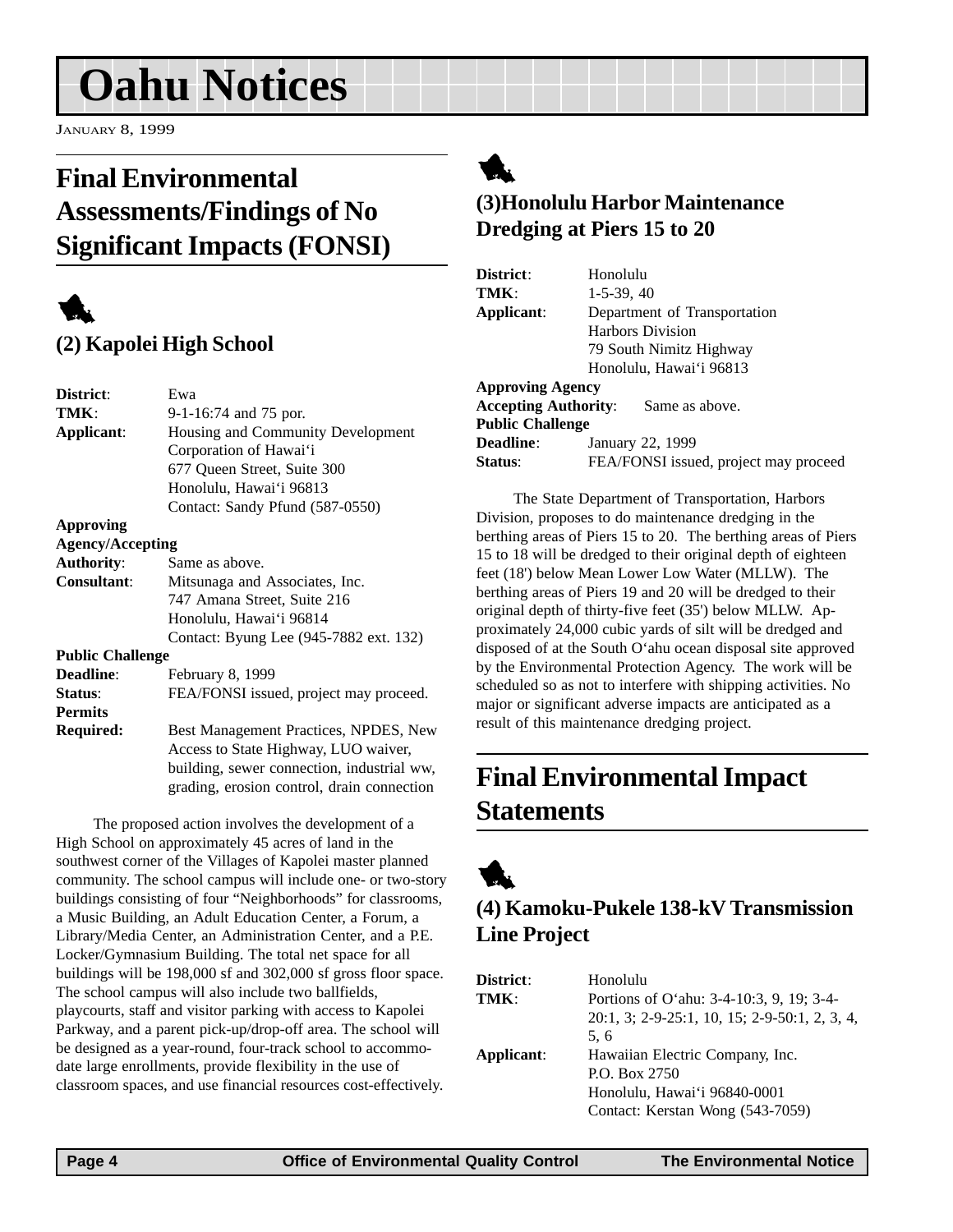#### JANUARY 8, 1999

#### <span id="page-4-0"></span>**Approving Agency/Accepting**

| <b>Authority:</b>  | Department of Land and Natural Resources  |  |
|--------------------|-------------------------------------------|--|
|                    | 1151 Punchbowl Street                     |  |
|                    | Honolulu, Hawai'i 96813                   |  |
|                    | Contact: Sam Lemmo (587-0381)             |  |
| <b>Consultant:</b> | CH <sub>2</sub> M Hill                    |  |
|                    | 1585 Kapi'olani Boulevard, Suite 1420     |  |
|                    | Honolulu, Hawai'i 96814-4530              |  |
|                    | Contact: Mark Willey (943-1133)           |  |
| Status:            | FEIS currently being reviewed by the      |  |
|                    | Department of Land and Natural Resources. |  |
| <b>Permits</b>     | CDUP, Public Facilities Map Amendment,    |  |
| <b>Required:</b>   | Noise, ROW, Building, NPDES, CUP-1        |  |
|                    |                                           |  |

The Hawaiian Electric Company, Inc. is proposing to construct a single circuit 138-kV alternating current transmission line between the Kamoku Substation, located on Date Street in the Mo'ili'ili area, and the Pukele Substation, located in the mauka portion of Palolo Valley. The proposed Kamoku-Pukele 138-kV Transmission Line is the outcome of several studies performed between 1983 and 1998. These studies examined various alternatives to meet HECO's reliability requirements and recommended the construction of an additional transmission line corridor over the southern portion of O'ahu, connecting power plants in Leeward O'ahu to the rest of the island. Currently, the Pukele Substation is connected to the power grid only through the northern transmission corridor via the Ko'olau Substation on the Windward side of the island. The proposed transmission line will close the gap between the southern and northern transmission line corridors.

The Pukele Substation services approximately 18 percent of O'ahu's power demand. The 138-kV transmission line will exit the Kamoku Substation on Date Street and proceed underground along Kapi'olani Boulevard. The transmission line will pass under the H-1 Freeway at the Kapi'olani Interchange, continue along King Street, and turn to cross the H-1 Freeway over the Old Wai'alae Avenue Extension Bridge, where it will enter the University of Hawai'i Lower Campus at the Wai'alae Gate. Within the lower campus, the transmission line will proceed underground along the access roads to the mauka side of Dole Street, where it will transition to an overhead alignment near the U.S. Marine Fisheries Center. The transmission line will continue overhead along the easements for the existing Pukele 7 & 8 46-kV subtransmission line on Wa'ahila Ridge, then continue down the back of Wa'ahila Ridge to the Pukele Substation located at the back of Palolo Valley. Modifications to both the Kamoku and Pukele Substations also will be made to support the terminations for the proposed transmission line.

After review and consideration of the public comments on the Draft EIS and the additional environmental analyses prepared for the Final EIS, HECO has reconfirmed its decision that the proposed action represents the best balance among the various environmental, social, economic, and engineering concerns.

Approximately 1.2 miles of this proposed line will pass through Conservation District land along Wa'ahila Ridge. Use within the Conservation District would involve removal of existing wooden poles, and the installation of new tubularsteel poles to accommodate both the single 138-kV line and the two existing 46-kV lines. These new steel poles will be taller than the existing wooden poles. Construction of the 138-kV line within the Conservation District will rely primarily on manual labor and the use of helicopters.

The Kamoku-Pukele 138-kV Transmission Line is needed for the following reasons:

\* Provide the Pukele Substation with electricity over an entirely separate transmission line corridor, providing an alternative to the existing two transmission lines crossing the Koolau Mountains.

\*Greatly enhance the reliability and operational flexibility of the entire 138-kV system by creating a 138-kV transmission loop system serving Windward and East O'ahu.

\* Prevent overloading of existing circuits to the Ko'olau, Iwilei, and School Street Substations, which collectively serve 36 percent of O'ahu's electrical load.

\* Provide additional capacity to meet the projected load growth within the East O'ahu Service Area by providing alternative transmission routes to serve the Kewalo and Kamoku Substations.

The Kamoku-Pukele 138-kV Transmission Line is scheduled for service by the end of 2001. Construction of the project is anticipated to take up to 18 months and will begin by June 2000 to meet the required service date.



#### **(5) Waimanalo Wastewater Facilities Plan**

| District:  | Koolaupoko                          |  |
|------------|-------------------------------------|--|
| TMK:       | $4 - 1$                             |  |
| Applicant: | City and County of Honolulu         |  |
|            | Department of Wastewater Management |  |
|            | 650 South King Street               |  |
|            | Honolulu, Hawai'i 96813             |  |
|            | Contact: Carl Arakaki (523-4671)    |  |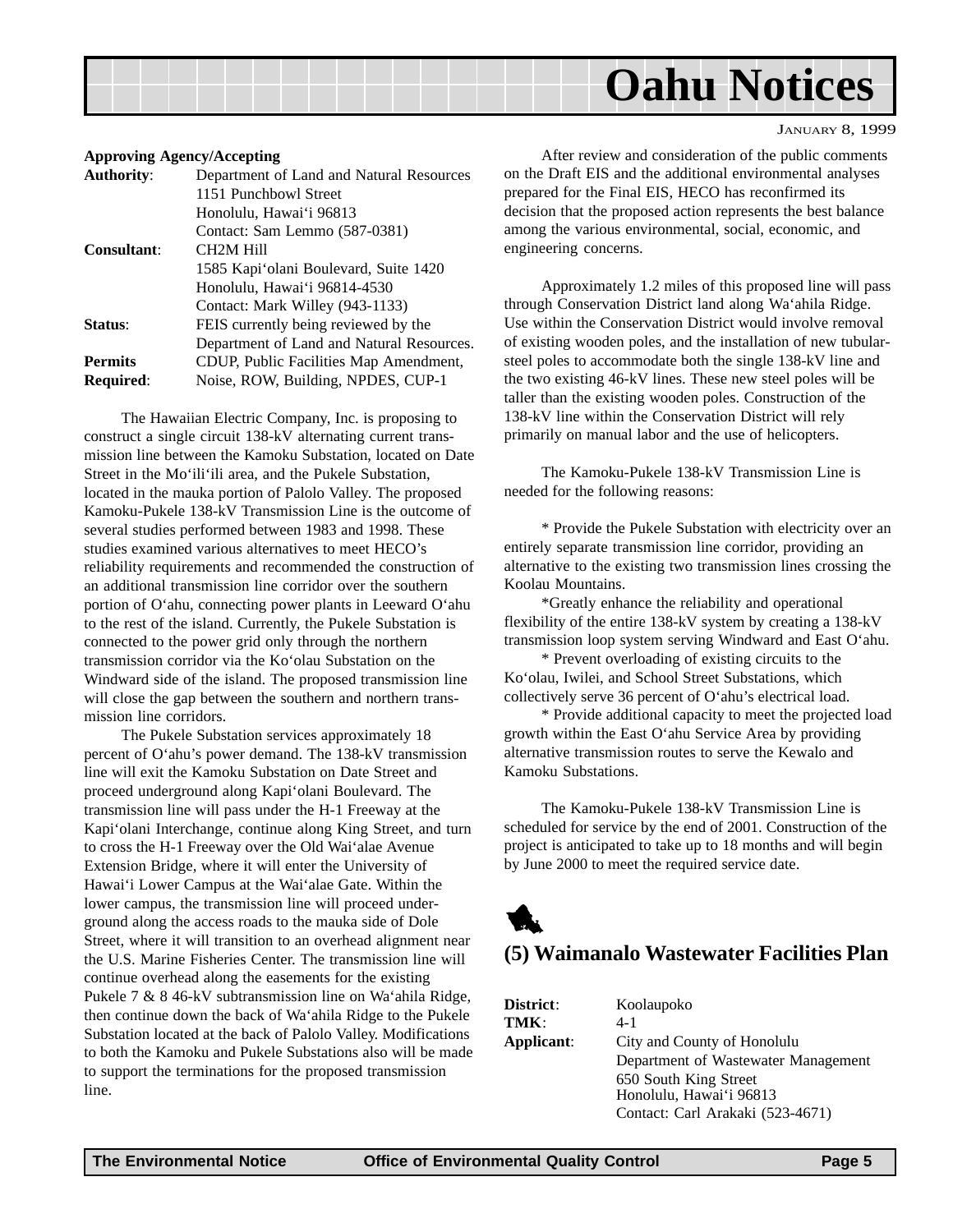#### <span id="page-5-0"></span>JANUARY 8, 1999

#### **Approving Agency/Accepting**

| <b>Authority:</b>  | Governor, State of Hawai'i                  |
|--------------------|---------------------------------------------|
|                    | c/o Office of Environmental Quality Control |
|                    | 235 South Beretania Street, Suite 702       |
|                    | Honolulu, Hawai'i 96813                     |
| <b>Consultant:</b> | Hawai'i Pacific Engineers, Inc.             |
|                    | 1132 Bishop Street, Suite 1003              |
|                    | Honolulu, Hawai'i 96813-2830                |
|                    | Contact: Roy Abe (524-3771)                 |
| Status:            | FEIS currently being reviewed by the Office |
|                    | of Environmental Quality Control.           |
| <b>Permits</b>     | Building, grading, UIC, SMA, NPDES,         |
| <b>Required:</b>   | community noise, flood hazard variance      |
|                    |                                             |

The City and County of Honolulu Department of Design and Construction is updating the Waimanalo Wastewater Facilities Plan. This planning document describes recommended collection system and treatment facility improvements to meet the wastewater management needs of the Waimanalo community to the year 2020. The average daily flow at the Waimanalo Wastewater Treatment Plant (WWTP) is projected to increase from the present 0.6 million gallons per day (mgd) to up to 1.1 mgd in the year 2020 due to additional development and expansion of the wastewater collection system. The original wastewater facilities plan and EIS prepared in 1984 projected a flow of 0.7 mgd for the year 2005. Major proposed improvements at the Waimanalo WWTP include new secondary biological treatment processes, effluent filtration facilities, effluent disposal injection wells, and sludge thickening facilities. Other proposed improvements include an ultraviolet disinfection system and effluent pumping facilities to allow reclaimed effluent to be used as a source of irrigation water. Rehabilitation work on the western portion of the existing sewer system is proposed to reduce entry of groundwater and surface runoff into the sewer lines.

Sewering of approximately 350 existing homes in the coastal "beach lot area" of Waimanalo to eliminate use of individual wastewater systems is recommended if future studies indicate that this action will result in water quality benefits. Recent groundwater investigations at Waimanalo indicate that pathogens from the cesspools in coastal areas may potentially be effectively removed by the sandy soil. The discharge of nitrogen to coastal waters in the form of soluble nitrates, however, is a concern. Additional investigations to quantify and assess other sources of nitrogen in the Waimanalo watershed are recommended.

The total estimated capital cost for the proposed wastewater facility improvements is \$22.8 million. The Waimanalo WWTP improvements are estimated to cost \$16.1 million. Expansion and rehabilitation of the sewer system is estimated to cost \$6.7 million.

## **National Environmental Policy Act (NEPA)**



#### **(6) Sentry Aloha Facilities**

| Honolulu<br>$9 - 9 - 01$              |  |
|---------------------------------------|--|
| Hawai'i Air National Guard            |  |
| 154 Wing/EMO                          |  |
| 360 Harbor Drive                      |  |
| Hickam AFB, HI 96853-5517             |  |
| Contact: Captain Erik Wong (448-7545) |  |
| <b>Approving Agency/Accepting</b>     |  |
| Same as above.                        |  |
|                                       |  |

**Public Comment**

**Deadline**: February 8, 1999

The Hawai'i Air National Guard proposes to provide additional office space and restroom facilities to support deployed Air National Guard (ANG) personnel during "Sentry Aloha" Dissimilar Aircraft Combat Training exercises. The project includes the construction of a 2400 ft2 bathroom and office addition to building 3435, and a septic tank and leach field treatment system. Construction of the addition will consist of concrete footings, stem walls, floor, CMU walls, steel roof joists, pan deck, ridged insulation, and standing seam metal roofing. The restrooms will include water closets, urinals, and lavatories only (no showers). The facilities will support a maximum population of 70 people, who would occupy the facilities for six two-week rotations per year for a total of 84 days of occupancy. The septic system would be used for sanitary waste only, with an estimated effluent flow of 1400 gallons per day. Building 3435 was constructed in 1988, when the area was not considered to be in the tsunami inundation zone. Therefore, no additional sites were pursued. No measurable impact on surface and storm water runoff and quality would result, and no flood control projects will be required. There would be no decline in groundwater levels and no depletion of water resources. There are no threatened or endangered species in the area, and no hazardous waste will be generated. The sewage leach field will be designed and constructed in accordance with local building and plumbing codes, and will comply with the constraints specified by the HIDOH Wastewater Branch. Air quality impacts will only occur during construction and will be short-term.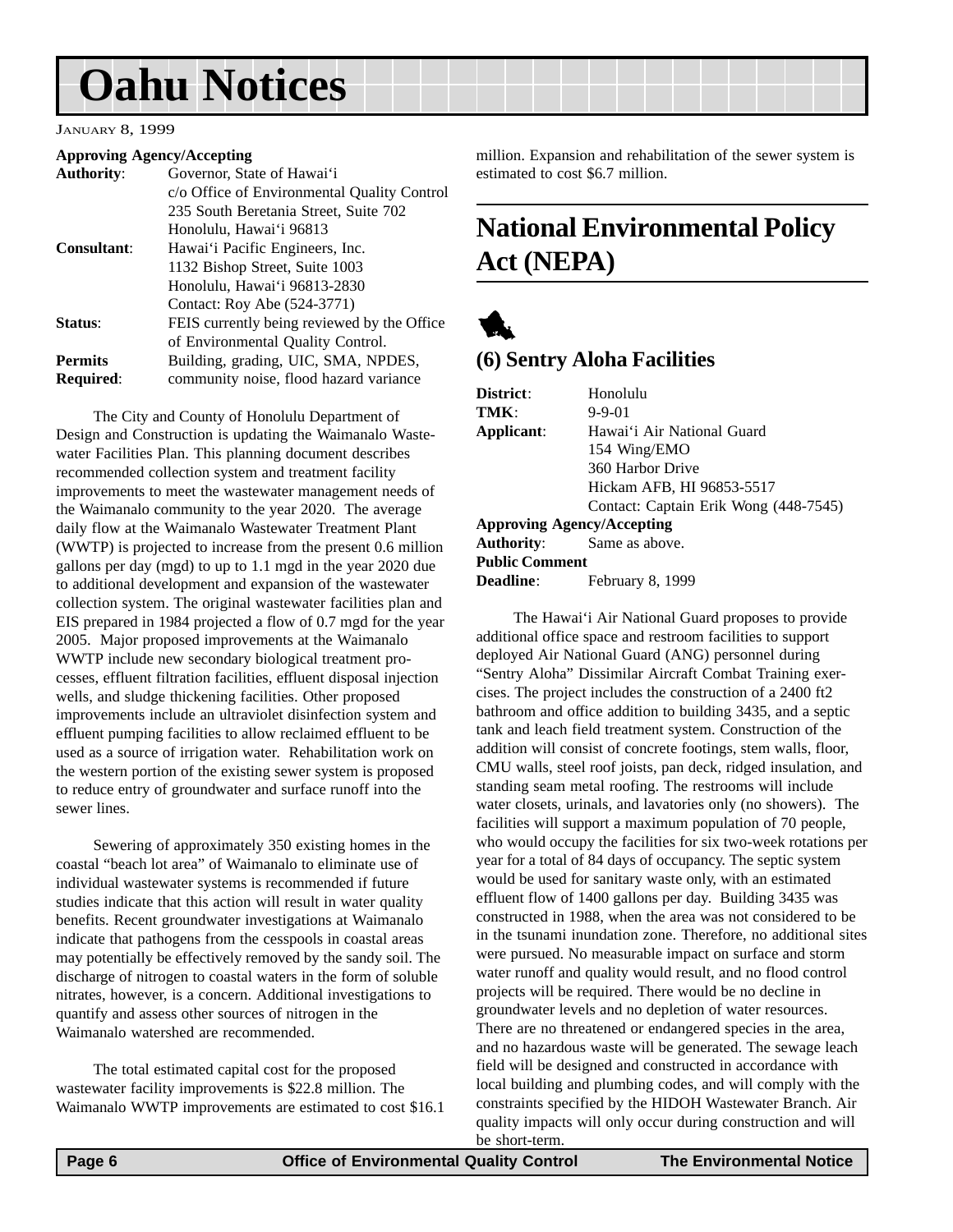#### JANUARY 8, 1999

### <span id="page-6-0"></span>**(7) Waipio Peninsula Lease of U.S. Navy Property for Use As A Public Soccer Park**

Pursuant to Council on Environmental Quality regulations (40 CFR Parts 1500-1508) implementing the National Environmental Policy Act, the Department of the Navy gives notice that an Environmental Assessment (EA) has been prepared and an Environmental Impact Statement is not required for the proposed lease of U.S. Navy property at Waipio Peninsula to the City and County of Honolulu for use as a public soccer park. Public Law 105-45, Section 127 authorizes the Secretary of the Navy to lease, without monetary consideration, certain property on Waipio Peninsula to the City and County of Honolulu (City) for construction of and use as a public soccer park and related recreational facilities. The proposed term of the lease is 50 years. The proposed leasing action consists of the following: (1) the leasing of 234 acres (95 hectares) more or less to the City for construction of 18 to 25 soccer fields, with associated on-site roadway, parking, lighting and restrooms; (2) the grant of an easement to the City on Waipio Point Access Road for access to and operation of the proposed lease lands; (3) construction of drainage improvements to Waipio Point Access Road by the City; and (4) development and delivery by the City to the proposed lease lands and adjacent golf course of up to 2.1 million gallons (7,949 cubic meters) per day of irrigation water, plus additional capacity for delivering 2.5 million gallons (9,462 cubic meters) per day to Navy lands south of the proposed lease lands.

Implementing the proposed action will not result in any significant adverse environmental impacts that cannot be mitigated. The U.S. Fish and Wildlife Service has concurred that the proposed action is not likely to adversely impact any biological resources. Waikele Stream has sufficient sustainable capacity available to meet the planned irrigation water needs of the proposed soccer park, Ted Makalena Golf Course, and the Navy's lands south of the proposed soccer park. The State Historic Preservation Officer has concurred that the proposed action will have no effect on the Pearl Harbor National Historic Landmark or on Loko Hanaloa, a traditional fishpond which is currently buried below the proposed soccer park project site at an elevation of -12 feet (3.5 meters). The City through design, construction, and management standard operating procedures will mitigate traffic impacts to an insignificant level. The City will be able to provide adequate public health and safety services in support of the proposed action. The State Coastal Zone Management (CZM) Office has concurred with the City's finding that the proposed action is consistent to the maximum extent practicable with CZM policies and objectives. There

will not be any disproportionately high and adverse human health or environmental effects from the proposed action on minority or low-income populations or on children. No adverse environmental effects on air quality or the noise environment would occur as a consequence of the proposed action.

Based on information gathered during preparation of the EA, the Department of the Navy finds that the proposed lease of U.S. Navy property at Waipio Peninsula to the City and County of Honolulu for use as a soccer park will not significantly impact the environment.

The EA addressing this proposed action may be obtained from: Commander, Pacific Division, Naval Facilities Engineering Command, 258 Makalapa Drive, STE 100, Pearl Harbor, Hawai'i, 96860-3134 (attention: Mr. Melvin Kaku, Code 23), telephone, (808) 471-9338. A limited number of copies of the EA are available to fill single copy requests.

## **Previously Published Projects Pending Public Comments**

#### **Draft Environmental Assessments**

#### 1 **Barbers Point Naval Air Station Reuse Plan**

| Applicant:                        | City and County of Honolul            |  |
|-----------------------------------|---------------------------------------|--|
|                                   | Deaprtment of Design and Construction |  |
|                                   | 650 South King Street                 |  |
|                                   | Honolulu, Hawai'i 96813               |  |
|                                   | Contact: Don Griffin (527-6324)       |  |
| <b>Approving Agency/Accepting</b> |                                       |  |
| <b>Authority:</b> Same as above.  |                                       |  |
| <b>Public Comment</b>             |                                       |  |
| <b>Deadline:</b>                  | January 22, 1999                      |  |

#### $\bullet$  Bellows AFS Regional Training Institute **Complex**

| Applicant:<br>Department of Defense |                                          |
|-------------------------------------|------------------------------------------|
|                                     | Hawai'i Army National Guard              |
|                                     | 3949 Diamond Head Road                   |
|                                     | Honolulu, Hawai'i 96816-4495             |
|                                     | Contact: LTC Ron Swafford, Capt. Charles |
|                                     | Anthony (733-4214/733-4258)              |
| <b>Approving Agency/Accepting</b>   |                                          |
| <b>Authority:</b> Same as above.    |                                          |
| <b>Public Comment</b>               |                                          |
| <b>Deadline:</b>                    | January 22, 1999                         |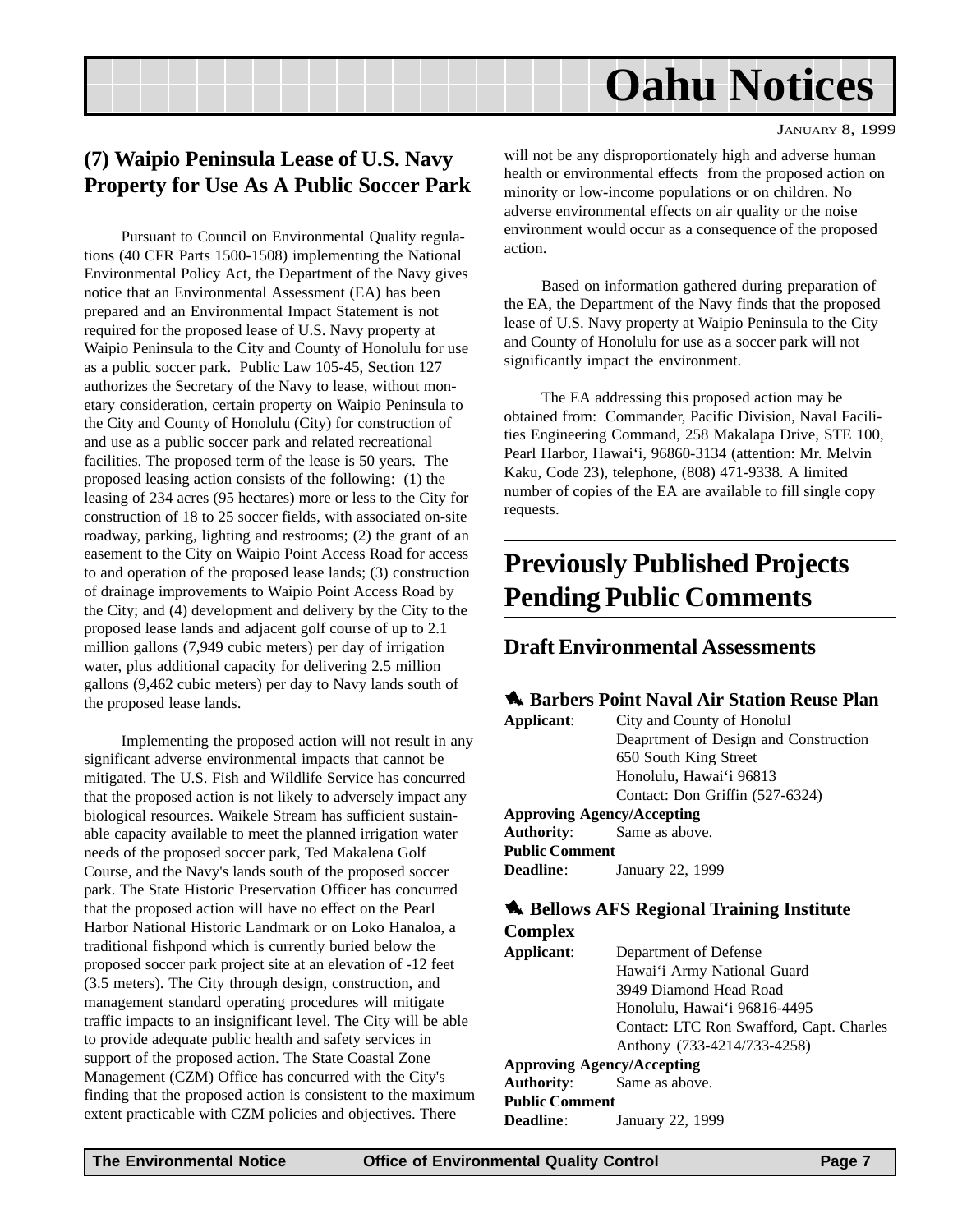JANUARY 8, 1999

#### 1**Galleria Shopping Center, Phase II**

**Applicant**: USPO Galleria, LLC 335 Merchant Street, Suite 100 Honolulu, Hawai'i 96813 Contact: Russell Allen (533-4450) **Approving Agency/Accepting Authority**: City and County of Honolulu Department of Planning and Permitting 650 South King Street, 7th Floor Honolulu, Hawai'i 96813 Contact: Art Challacombe (523-4107)

**Public Comment Deadline**: January 22, 1999

#### 1 **North-South Road Corridor**

**Applicant**: Department of Transportation, Highways Division, 869 Punchbowl Street Honolulu, Hawai'i 96813 Contact: Kenneth Au (587-1843)

#### **Approving Agency/Accepting**

**Authority**: Same as above. **Public Comment Deadline**: January 22, 1999

#### **1** Portlock Road Footbridge

**Applicant**: Evershine Group VIII L.P. 10011 North Foothill Boulevard, Suite 107 Cupertino, California 95014 Contact: Annie Chan (408-343-1088)

#### **Approving Agency/Accepting**

**Authority**: City and County of Honolulu Department of Planning and Permitting 650 South King Street, 7th Floor Honolulu, Hawai'i 96813 Contact: Steve Tagawa (523-4817)

#### **Public Comment**

**Deadline**: January 22, 1999



## **Maui Notices**

## **Final Environmental Assessments/Findings of No Significant Impact (FONSI)**

## $\blacklozenge$ **(1) Hyatt Regency Maui Spa & Fitness Facility**

| District:<br>TMK:       | Lahaina<br>$4-4-13:08$                                                                                                    |                         |                                                                                                                                                                                  |
|-------------------------|---------------------------------------------------------------------------------------------------------------------------|-------------------------|----------------------------------------------------------------------------------------------------------------------------------------------------------------------------------|
| Applicant:              | Hyatt Regency Maui<br>200 Nohea Kai Drive<br>Lahaina, Hawai'i 96761<br>Contact: Michael Bissell (661-1234)                | Consultant:             | Munekiyo, Arakawa & Hiraga, Inc.<br>305 High Street, Suite 104<br>Wailuku, Hawai'i 96793<br>Contact: Gwen Ohashi Hiraga (244-2015)                                               |
| <b>Approving Agency</b> |                                                                                                                           | <b>Public Challenge</b> |                                                                                                                                                                                  |
|                         | <b>Accepting Authority: County of Maui</b><br>Maui Planning Commission<br>250 South High Street<br>Wailuku, Hawai'i 96793 | Deadline:<br>Status:    | January 22, 1999<br>FEA/FONSI issued, project may proceed<br>Permits Required: Special Management Area Use; shoreline<br>setback variance; building; electrical and<br>plumbing. |

**1**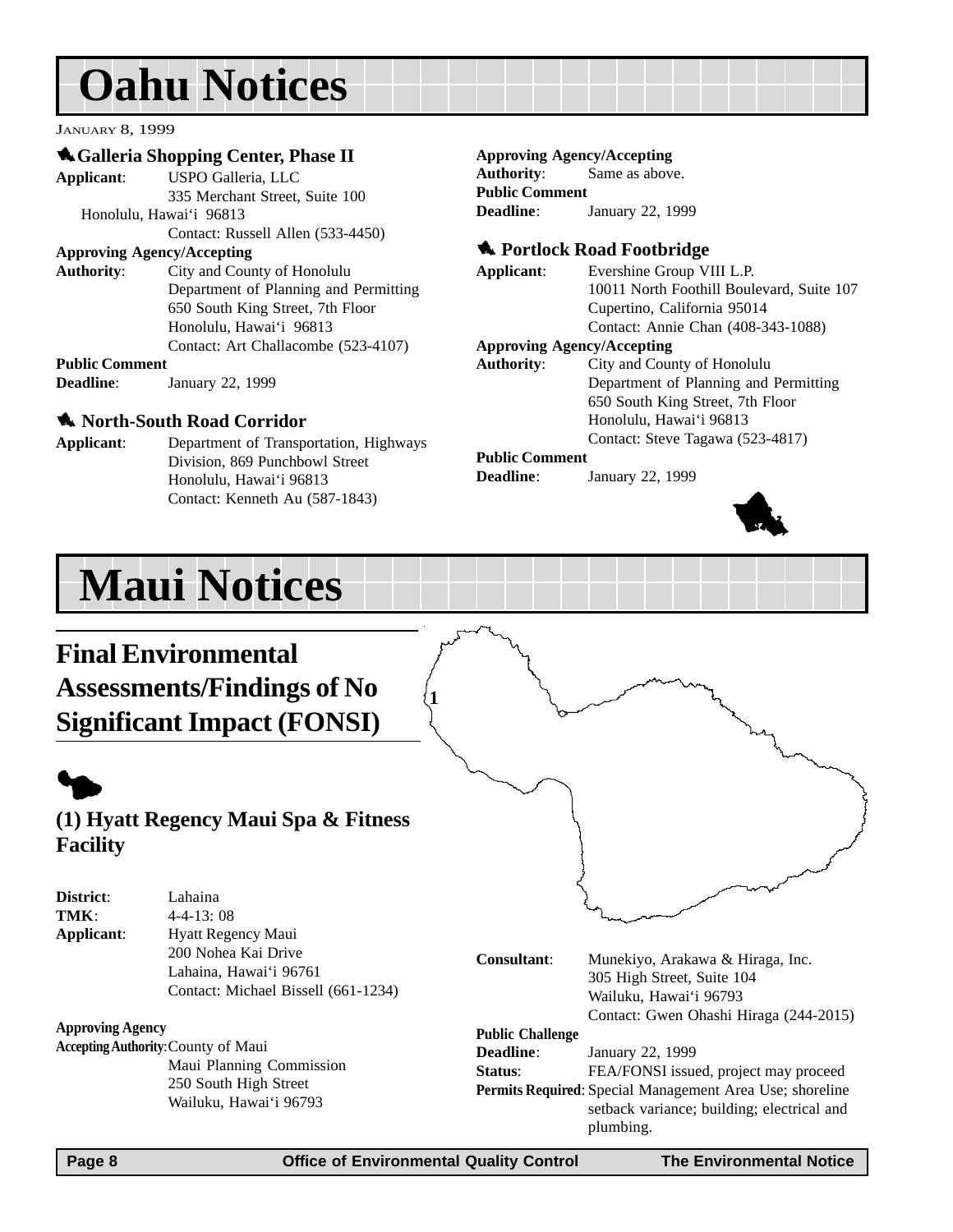<span id="page-8-0"></span>

JANUARY 8, 1999

The Hyatt Regency Maui is proposing to construct a Spa and Fitness Facility on the grounds of the resort (TMK 4- 4-13: 08). The proposed improvements will consist of an approximately 9,000 square foot Spa and Fitness Facility that will be constructed on the site of an outdoor function area situated on the rooftop deck of an existing 10,000 square foot, one-story reinforced concrete structure which was constructed in 1991. In addition to including parking stalls, the first level of this structure contains storage areas, restrooms, and a beach activities center, as well as a snack shop and service bar. Access to the rooftop deck is provided by both an elevator and open stairs. The interior design of the proposed facility will feature programmed functions and spaces for a weight room, a beauty salon, a co-ed waiting room, a retail area, a management office, a relaxation lounge, a treatment suite with whirlpool, prep rooms, restrooms, facial suites, storage rooms, massage rooms, and locker/powder rooms as well as steam, sauna, and shower rooms. The exterior design of the proposed facility will feature a landscaped deck with an exposed aerobic workout area. Construction of the project will commence upon the receipt of applicable regulatory approvals and permits. Cost estimates and an implementation time frame will be established in connection with the development of the project's plans and specifications. An Environmental Assessment has been prepared since the proposed facility is located within the limits of the shoreline setback area.

## **Previously Published Projects**

#### **Draft Environmental Assessments**

#### 3 **Front Street New Commercial Building**

| Applicant:            | Pacific Warehouse                   |
|-----------------------|-------------------------------------|
|                       | 3536 Harding Avenue, Suite 500      |
|                       | Honolulu, Hawai'i 96816             |
|                       | Contact: Lloyd Sueda (949-6644)     |
| Approving             |                                     |
| Agency:               | County of Maui, Planning Department |
|                       | 200 South High Street               |
|                       | Wailuku, Hawai'i 96793              |
|                       | Contact: Ann Cua (243-7735)         |
| <b>Public Comment</b> |                                     |
|                       |                                     |

#### **Deadline**: January 22, 1999

#### 3 **Hali'imaile Residential Project**

**Applicant**: A&B Properties, Inc. 822 Bishop Street P.O. Box 3440 Honolulu, Hawai'i 96801 Contact: Stanley M. Kuriyama (525-6611)

#### **Approving**

| Agency:               | County of Maui, Planning Department |
|-----------------------|-------------------------------------|
|                       | 250 South High Street               |
|                       | Wailuku, Hawai'i 96793              |
|                       | Contact: Lisa M. Nuyen (243-7735)   |
| <b>Public Comment</b> |                                     |
| <b>Deadline</b> :     | January 22, 1999                    |
|                       |                                     |

#### 3 **Kapua Village**

| Applicant:            | Maui Land & Pineapple Company, Inc. |  |
|-----------------------|-------------------------------------|--|
|                       | P.O. Box 187                        |  |
|                       | Kahului, Hawai'i 96732              |  |
|                       | Contact: Warren Suzuki (877-3351)   |  |
| <b>Approving</b>      |                                     |  |
| Agency:               | County of Maui, Planning Department |  |
|                       | 250 South High Street               |  |
|                       | Wailuku, Hawai'i 96793              |  |
|                       | Contact: Julie Higa (243-7814)      |  |
| <b>Public Comment</b> |                                     |  |

#### **Public Comment**

**Deadline**: January 22, 1999

#### 3 **North Waihe'e Watershed Management Subdivision**

| Applicant: | County of Maui Board of Water Supply |
|------------|--------------------------------------|
|            | 200 South High Street                |
|            | Wailuku. Hawai'i 96793               |
|            | Contact: Herbert Kogasaka (243-7835) |
|            |                                      |

#### **Approving**

#### **Agency/Accepting**

| Authority: | Department of Land and Natural Resources |
|------------|------------------------------------------|
|            | P.O. Box 621                             |
|            | Honolulu, Hawai'i 96909                  |
|            | Contact: Tom Eisen (587-0386)            |

#### **Public Comment**

**Deadline**: January 22, 1999

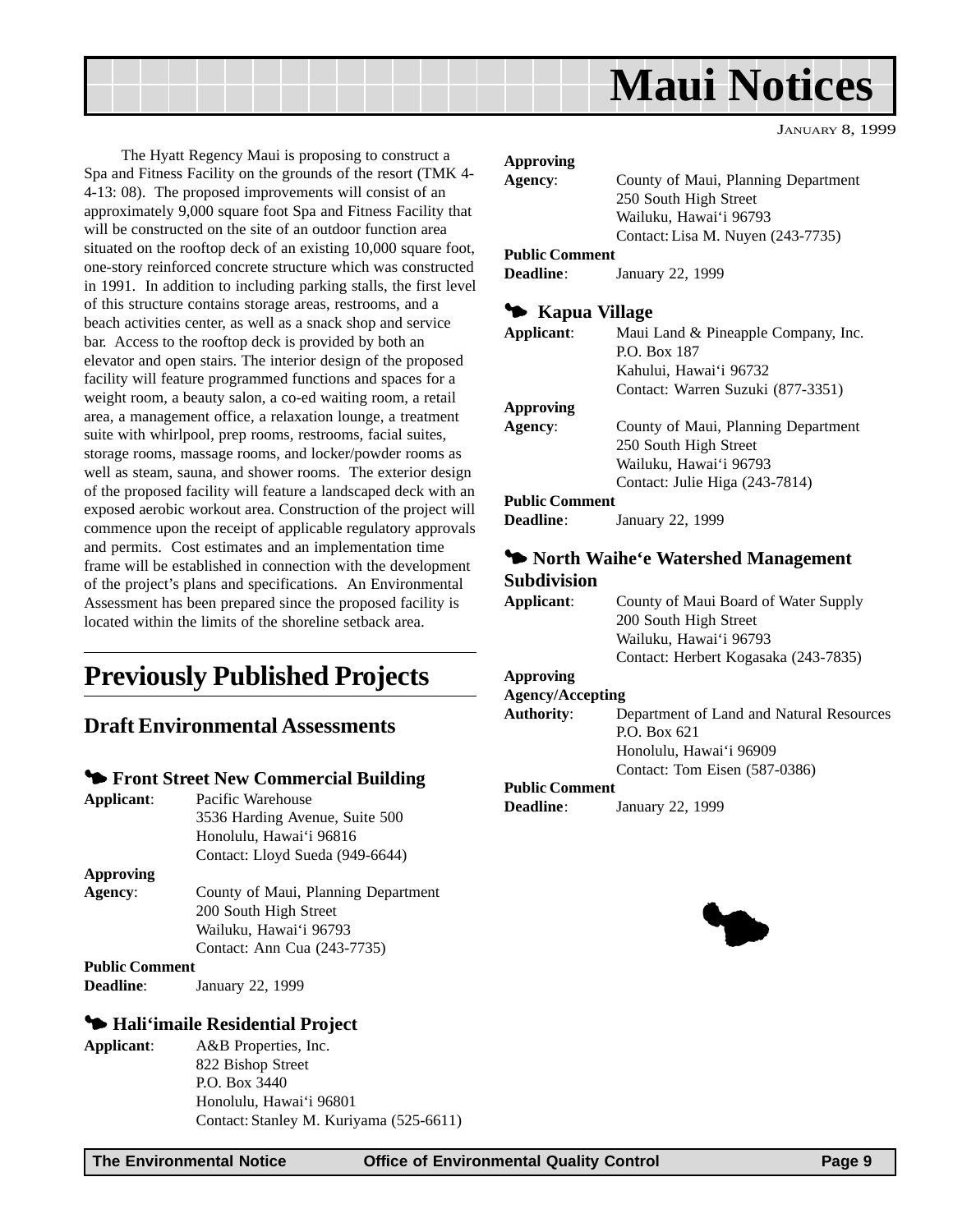## <span id="page-9-0"></span>**Hawai'i Notices**

JANUARY 8, 1999

## **Draft Environmental Assessments**

## $\blacktriangleright$ **(1) Pu'u Maka'ala Natural Area Reserve Fence Construction**

**District**: Puna

| TMK:                  | $1 - 8 - 12 - 3$                                     |
|-----------------------|------------------------------------------------------|
| Applicant:            | State Department of Land and Natural                 |
|                       | Resources                                            |
|                       | Division of Forestry and Wildlife                    |
|                       | P.O. Box 4849                                        |
|                       | Hilo, Hawai'i 96720                                  |
|                       | Contact: William Stormont (974-4221)                 |
|                       | Approving Agency/Accepting Authority: Same as above. |
| <b>Public Comment</b> |                                                      |

Deadline: February 8, 1999 **Status**: DEA First Notice pending public comment. Address comments to the applicant with copies to the consultant and OEQC.

**Permits Required**: CDUA

The Division of Forestry and Wildlife (DOFAW), Natural Area Reserves program proposes constructing a 16,700 foot fenceline within the above parcel as part of ongoing efforts to protect native forest ecosystems, and rare, threatened, and/or endangered flora and fauna found within these ecosystems, from the effects of feral pigs (*Sus scrofa*). The project involves erecting a fence using galvanized steel posts, thirty-nine inch hog wire, and one strand of barbed wire along the bottom. These fences will run both along existing four-wheel drive roads and through a portion of undisturbed forest, creating a 290 acre fenced area. The fence corridor will be cleared by hand using small hand and power tools. The ultimate goal of the project is to completely exclude feral pigs from within the fenced area for ecosystem protection purposes. The project proposed is within the Pu'u Maka'ala Natural Area Reserve (NAR) on the eastern slope of Mauna Loa. Adjacent lands include 'Ola'a Tract of Hawai'i Volcanoes National Park, Kulani Correctional Facility, and state forest reserve lands. Specifically, the project lies at the 3,600 foot contour approximately 1 mile south of Stainback Highway, adjacent to a four-wheel drive road named both "Army" and "Disappointment" Road. All project lands are within the "P" sub-zone of the Conservation District. Maps indicating land ownership and the proposed fence line can be found in Appendix A. The 12,106-acre

Pu'u Maka'ala NAR was designated in 1981 to protect high quality 'ohi'a-tree fern and 'ohi'a-koa forests, and a large number of rare species, and provide an important ecosystem link between the lower elevation forests within Ola'a Tract and higher elevation forests in Kulani and Upper Waiakea. One of the described alternatives involves developing a new section of roadway to modify access to a portion of Army Road. This roadway will connect the northwestern corner of Army Road with Stainback Highway via approximately 700 feet of new roadway. A roadway component to the project is proposed to in turn allow closure of a separate section of Army Road, where the roadway will be used as the fence corridor. By doing so, we alleviate the need to clear a longer section of fence corridor, and make construction and subsequent maintenance much more efficient.

**1**

## **Previously Published Projects Pending Public Comments**

### **Draft Environmental Assessments**

#### 6 **GTE Submarine Fiber Optic Cable Network at Spencer Beach Park**

| Applicant: | GTE Hawaiian Tel International. Inc. |
|------------|--------------------------------------|
|            | P.O. Box 2200                        |
|            | Honolulu, Hawai'i 96841              |
|            | Contact: Powell Onishi (546-4511)    |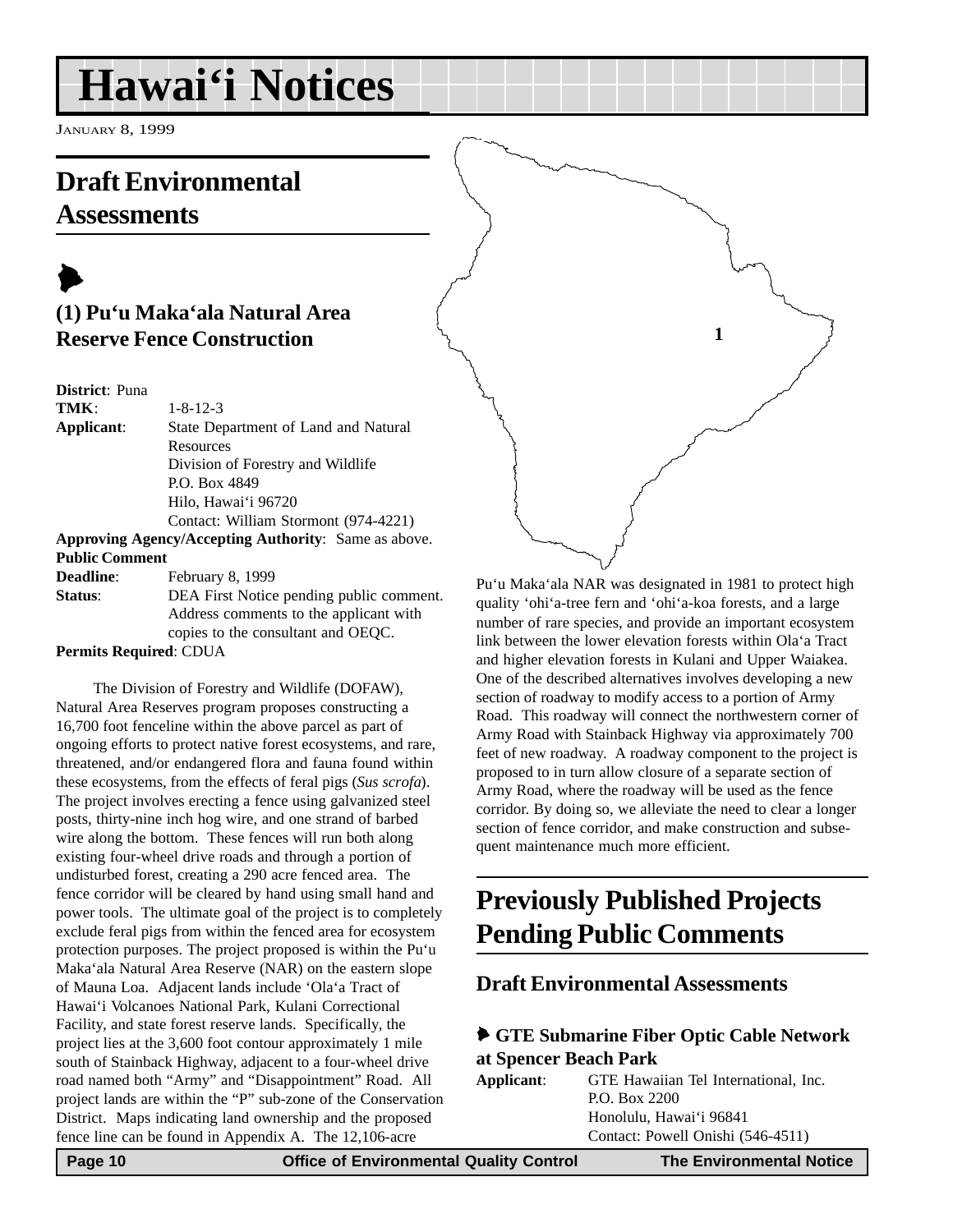<span id="page-10-0"></span>

| January 8, 1999 |  |
|-----------------|--|
|                 |  |

#### **Approving Agency/Accepting**

**Authority**: Department of Land and Natural Resources Land Division P.O. Box 621 Honolulu, Hawai'i 96809 Contact: Lauren Tanaka (587-0385) **Public Comment Deadline**: January 22, 1999

#### **Draft Environmental Impact Statements**

#### 6 **Hamakua Lower Ditch Watershed Project**

**Applicant**: State Department of Agriculture P.O. Box 22159 Honolulu, Hawai'i 96823-2159 Contact: Paul Matsuo (973-9475) **Approving Agency/Accepting Authority**: Governor, State of Hawai'i

c/o Office of Environmental Quality Control 235 South Beretania Street, Suite 702 Honolulu, Hawai'i 96813

#### **Public**

**Hearing:** *Monday, January 11, 1999, at Honoka'a School Cafetorium, Honoka'a, at 7 P.M.*

**Public Comment Deadline**: January 22, 1999

#### 6 **Puainako Street Extension and Widening**

**Applicant**: County of Hawai'i

Department of Public Works 25 Aupuni Street Hilo, Hawai'i 96720 Contact: Jiro Sumada (961-8321)

#### **Approving Agency/Accepting**

**Authority**: Governor, State of Hawai'i c/o Office of Environmental Quality Control 235 South Beretania Street, Suite 702 Honolulu, Hawai'i 96813

#### **Public Comment**

**Deadline**: *Extended to February 22, 1999*



## **DOH Notices/Pollution Permits**

#### **Voluntary Response Program**

The Hawai'i Department of Health has received the following application to participate in the voluntary response program, the purpose of which is to encourage developers and prospective purchasers to voluntarily clean up contaminated properties and put them into productive use. The application is available for public review and comment. For more information, call Davis Bernstein at (808) 586-4253.

#### **Ross Trusts Property at 819 Mo'owa'a Street, Honolulu**

The property to be cleaned up is located at 819 Mo'owa'a Street, Honolulu, HI 96817, in the Kapalama district of Honolulu. The contamination is due to a petroleum related release from an underground storage tank.

#### **Pollution Notices**

#### **Puna Geothermal Venture Draft Permit**

On December 24, 1998, the DOH gave notice that the comment period for the draft air pollution permit for Puna Geothermal Venture's Operation of a 35MW (Nominal) Geothermal Power Plant, Wellfield, and Geothermal Exploratory/Development Wells in Pahoa, Hawai'i has been extended from **December 21, 1998 to January 4, 1999**. For more information please call (808) 586-4200.

#### **Kunia Naval Security Activity Permit**

DOH proposes to issue a NPDES permit (No. HI 112156, Docket No. 98-CW-PW-09) to discharge into the Waikele Stream of once-through, non-contact cooling water and pump start-up well water from the Naval Security Group Activity at Kunia. Comments must be received by DOH's Clean Water Branch by **January 13, 1999.** For details, please call (808) 586-4309.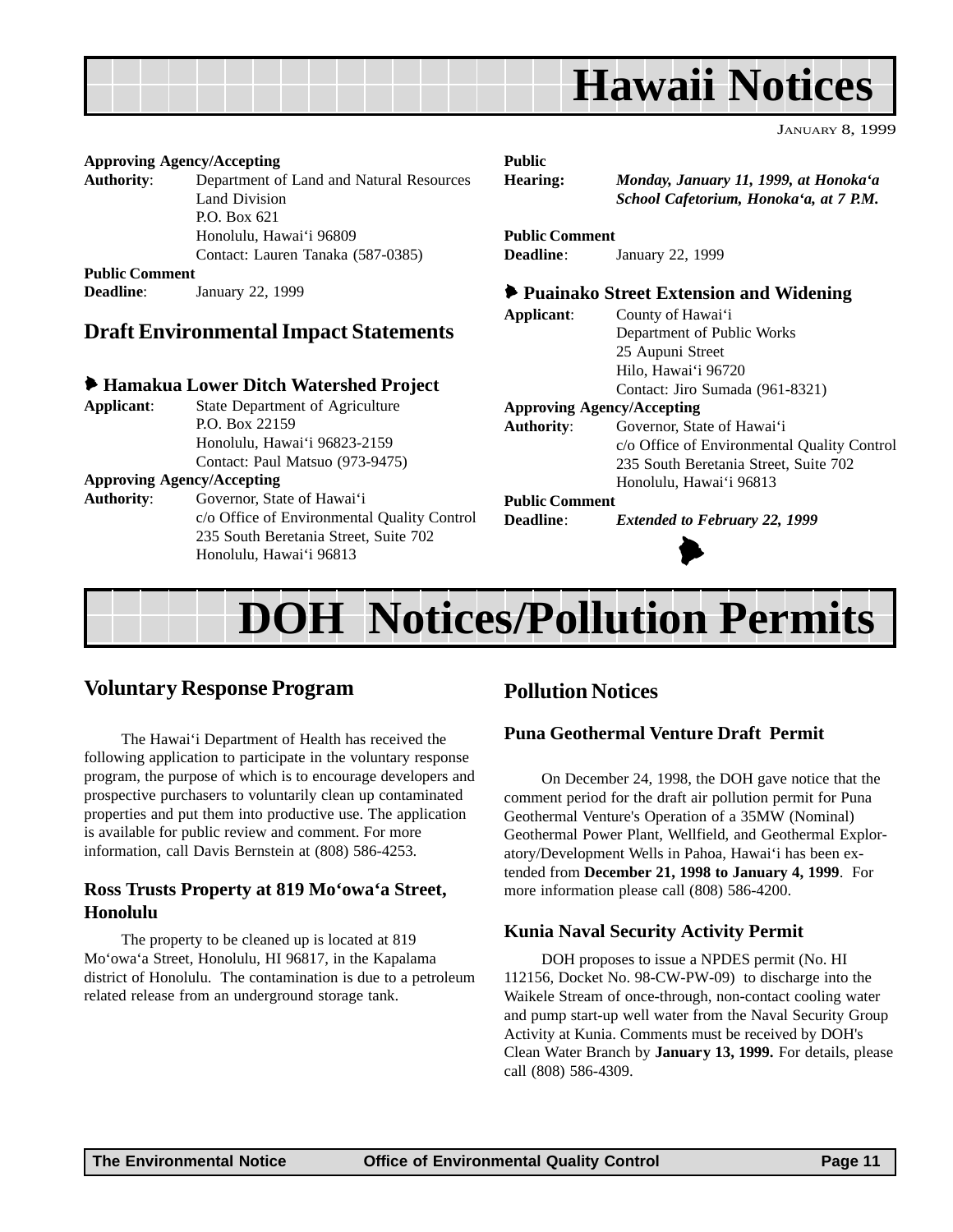## <span id="page-11-0"></span>**Kaua'i Notices**

JANUARY 8, 1999

## **Previously Published Projects Pending Public Comments**

#### **Draft Environmental Impact Statements**

#### 7 **Lihu'e Energy Service Center**

**Applicant**: Kaua'i Electric Division Citizens Utilities Company 4463 Pahe'e Street Lihu'e, Hawai'i 96766 Contact: Dave Morgan (335-6233)

#### **Approving Agency/Accepting**

**Authority**: County of Kaua'i, Planning Department 4444 Rice Street, Suite 473 Lihu'e, Hawai'i 96766 Contact: Dee M. Crowell (241-6677)

#### **Public Comment**

**Deadline**: February 8, 1999



| <b>Shoreline Notices</b> |  |  |
|--------------------------|--|--|
|                          |  |  |

### **Shoreline Certification Applications**

Pursuant to § 13 -222-12, HAR the following shoreline certification applications are available for inspection at the DLNR District Land Offices on Kauai, Hawaii and Maui and at Room 220, 1151 Punchbowl St., Honolulu, Oahu (Tel: 587-0414). All comments shall be submitted in writing to the State Land Surveyor, 1151 Punchbowl Street, Room 210, Honolulu, HI 96813 and postmarked no later than fifteen (15) calendar days from the date of the public notice of the application.

| Case<br>No.   | Date<br>Received | Location                                                                                                                                   | Applicant                                                       | Tax Map Key              |
|---------------|------------------|--------------------------------------------------------------------------------------------------------------------------------------------|-----------------------------------------------------------------|--------------------------|
| OA-704        | 12/11/98         | Lot 22, Ld Ct App 1059, Kaalawai, Honolulu, Oahu<br>(4310 Kaikoo Place)                                                                    | Walter P. Thompson, Inc. for Larry<br>Latham                    | $3 - 1 - 41:24$          |
| <b>OA-705</b> | 12/14/98         | Lot 17, Ld Ct App 831, Kaneohe, Koolaupoko,<br>Oahu (45-002 Holowai Street)                                                                | Laura Wolfe for Laura Wolfe                                     | $4 - 5 - 07:24$          |
| OA-235        | 12/23/98         | Lot 1059, Ld Ct App 677 (Map 253), Kaneohe,<br>Koolaupoko, Oahu (602 Kaimalino Place)                                                      | Hawaii Land Consultants for Mary<br>Strue                       | $4 - 4 - 39:21$          |
| $MA -$<br>149 | 12/11/98         | Por of RP 7473, LCAw 2431:3 to Kiha, Mooloa,<br>Honuaula, Makawao, Maui (Makena Road,<br>Makawao, Maui)                                    | Warren S. Unemori Engineering, Inc.<br>for Mark Hughes          | $2 - 1 - 06:12$          |
| MA-<br>200    | 12/23/98         | Lot 6, Hale Malia Subdiv., Por of RP 6384, LCAw<br>4240, Ap 3 to Kau, Alaeloa, Lahaina, Maui (11<br>Hale Malia Place)                      | R. T. Tanaka Engineers, Inc. for<br>Arthur McKelvey Trust, Etal | $4 - 3 - 03:96$          |
| HA-202        | 12/11/98         | Lot A, Whole of Grant $S-13,670$ & a Por of Grant<br>13,494 at Lalamilo, Waimea, S. Kohala, Hawaii<br>(Puako Beach Drive, Kamuela, Hawaii) | Wes Thomas Associates for Nann<br>Hylton                        | $6-9-03:16 \&$<br>Por 17 |
| $HA-203$      | 12/23/98         | Lot 48 of Ld Ct App 1319, Lanihau Iki, N. Kona,<br>Hawaii (75-5572 Kuakini Highway)                                                        | Wes Thomas Associates for David and<br>Susan Gordon             | $7 - 5 - 0.5 : 1.5$      |
| HA-164        | 12/23/98         | Lot 20 of Puako Beach Lots, Lalamilo, Waimea,<br>Hawaii (20 Puako Beach Drive)                                                             | Hawaii Land Consultants for Warren<br>& Barbara Poole           | $6-9-06:20$              |
| $MO -$<br>056 | 12/21/98         | Part B, Por of RP 5458, LCAw 5191 to Kahiaina,<br>Waialua, Molokai (Kamehameha V Road, Waialua,<br>Molokai)                                | Robert Sing for Arthur K. Chu Trust                             | $5 - 7 - 03:68$          |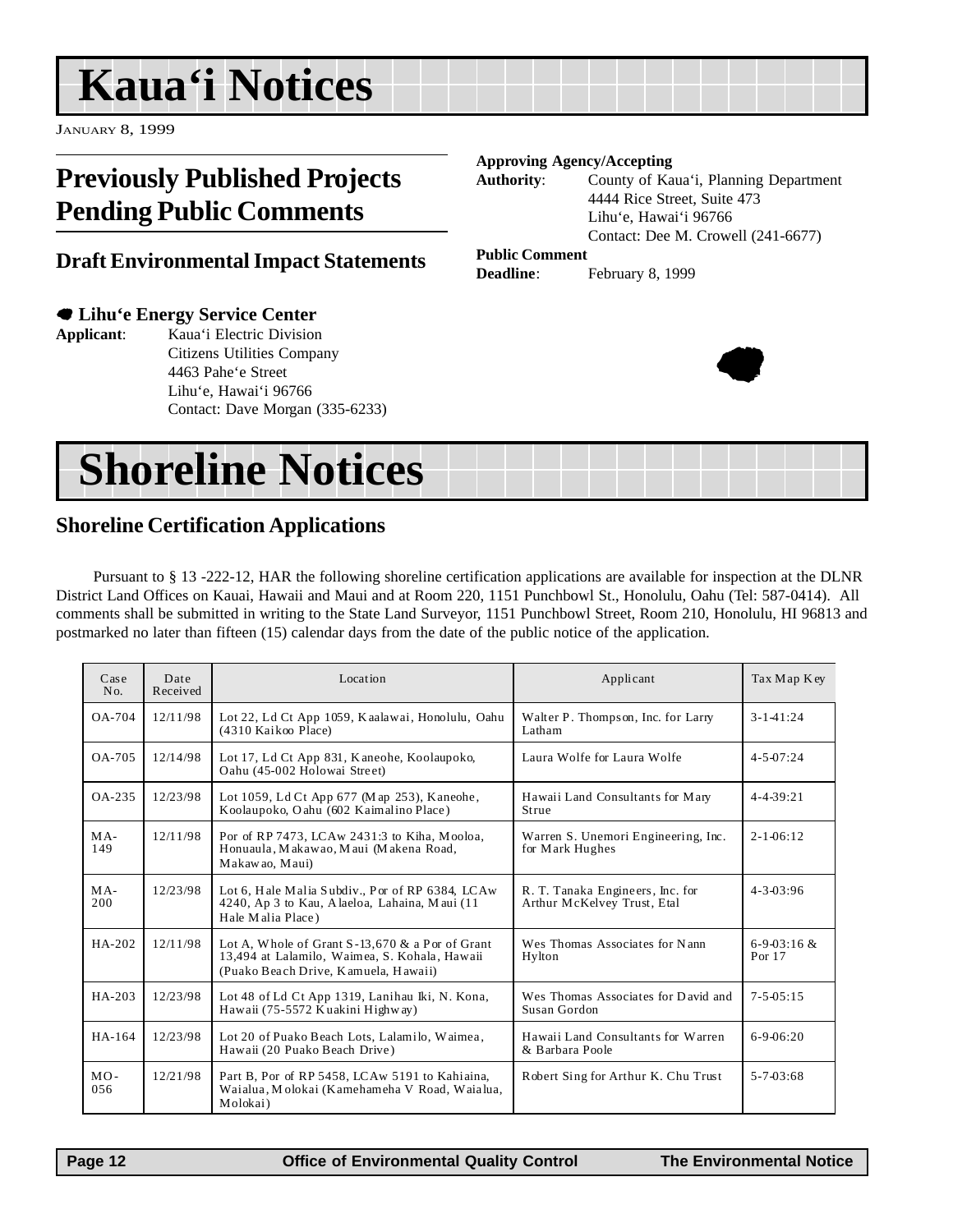## **Federal Notices**

### <span id="page-12-0"></span>**Environmental Justice Small Grants Competition**

The U. S. Environmental Protection Agency (EPA) is seeking grant applications from *eligible community groups* (i.e., community-based/grassroots organizations, churches, or other non-profit organizations) and *tribal governments* that are working on or plan to carry out projects to address environmental justice issues. All awards will be in the form of a grant not to exceed one year. For more information, please contact Karen Henry of EPA Region 9 in San Francisco at (415) 744-1565. Applications must be postmarked by **MARCH 5, 1999**, and mailed or delivered to Karen Henry, U. S. Environmental Protection Agency, Region 9 (A-2-2), 75 Hawthorne Street, San Francisco, California 94105 (see, 63 F.R. 71637, December 29, 1998, for details).

#### **Migratory Fish Stocks Conference in Honolulu**

The National Marine Fisheries Service (NMFS) announced a meeting of its Pacific Fishery Management Council at the U.S. Tuna Foundation in San Diego, California for the purpose of preparing recommendations for the next session of the Multilateral High Level conference on the Conservation and Management of Highly Migratory Fish Stocks in the Western and Central Pacific Ocean to be held **FEBRUARY 10-19, 1999**, in Honolulu, Hawai'i (see, 63 F.R. 71270, December 24, 1998).

#### **Kaloko-Honokohau Advisory Committee Meeting**

The National Park Service announced that the Kaloko-Honokohau National Historical Park Advisory Commission will meet on **JANUARY 16, 1999, FROM 10:00 A.M. TILL 3:00 P.M.** at the King Kamehameha Kona Beach Hotel, Islander Room in Kona. The meeting is open to the public. For more information, please call the Park Superintendent at (808) 329-6881 (see 63 F.R. 70793, December 22, 1998).

### **Marine Mammals Research Permit**

The National Marine Fisheries Service (NMFS) announced that Dr. Marsha L. Green of the Department of Psychology, Albright College has applied for a permit to evaluate the behavior of whales in the presence of vessels. Written comments must be received by NMFS **ON OR BEFORE JANUARY 20, 1999** (see 63 F.R. 70395, December 21, 1998, for details).

### **Environmental Justice Grants Competition**

The U.S. Environmental Protection Agency (EPA) is soliciting applications from the *states or tribal agencies* to demonstrate how to effectively address environmental justice issues and comply with Title VI of the 1964 Civil Rights Act (CRA). Applications must be postmarked no later than **FRIDAY, FEBRUARY 26, 1999** (see, 63 F.R. 66531, December 2, 1998, for details).

### **Municipal Solid Waste Landfill Plan**

The U. S. Environmental Protection Agency (EPA) proposes a municipal solid waste (MSW) landfills Federal plan to implement emission guideline requirements for existing MSW landfills located in States where state plans are not in effect. As of July 24, 1998, Hawai'i has not submitted a State Plan or a negative declaration. Existing MSW landfills in Hawai'i will be subject to the promulgated Federal Plan unless a State plan applicable to existing landfills is approved by EPA and becomes effective. For more information, call Patricia Bowlin of EPA Region IX at (415) 744- 1188. Comments on EPA's proposal must be received on or before **FEBRUARY 16, 1998** (see 63 F.R. 69364, December 16, 1998, for details).

### **Air Quality Index Reporting**

The U. S. Environmental Protection Agency (EPA) proposes changes to the uniform air quality index used by States for daily air quality reporting to the general public. These proposed changes include the addition of the following elements: a new category described as "unhealthy for sensitive groups," new breakpoints for the ozone sub-index in terms of 8-hour average ozone concentrations, a new subindex for fine particulate matter  $(PM, 5)$ , and conforming changes to the sub-indices for inhalable particulate matter  $(PM_{10})$ , carbon monoxide and sulfur dioxide. Written comments on this proposed rule must be received by **JANU-ARY 25, 1999** (see 63 F.R. 67818, December 9, 1998, for details).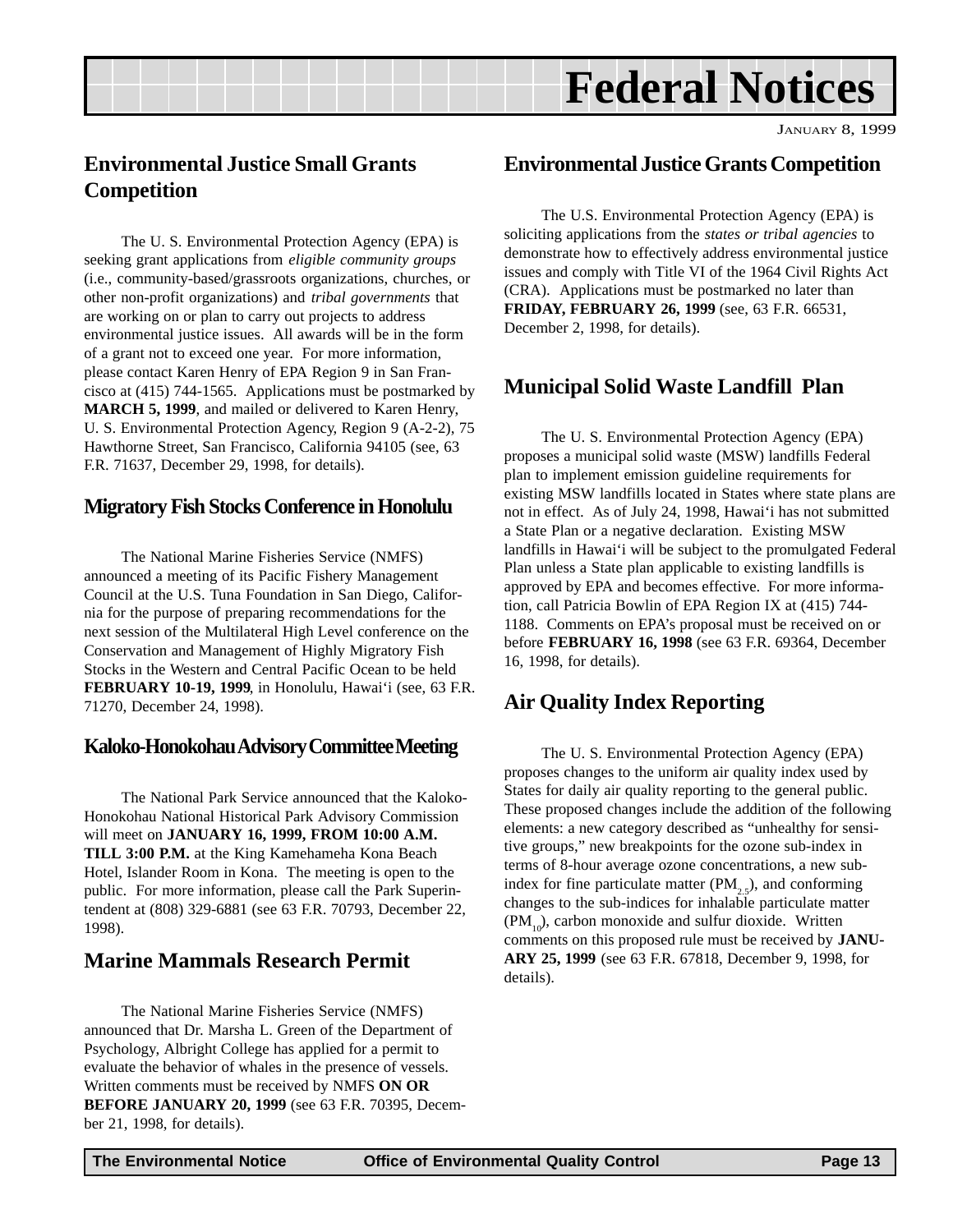## <span id="page-13-0"></span>**Coastal Zone News**

JANUARY 8, 1999

### **Federal Consistency Reviews**

The Hawai'i Coastal Zone Management (CZM) Program has received the following federal actions to review for consistency with the CZM objectives and policies in Chapter 205A, Hawaii Revised Statutes. This public notice is being provided in accordance with section  $306(d)(14)$  of the National Coastal Zone Management Act of 1972, as amended. For more information, please call John Nakagawa with the Hawai'i CZM Program at 587-2878. Federally mandated deadlines require that comments be received by the date specified for each CZM consistency review and can be mailed to:

Bradley J. Mossman, Director, Office of Planning, Department of Business, Economic Development and Tourism P.O. Box 2359, Honolulu, Hawai'i 96804, or, fax comments to the Hawai'i CZM Program at 587-2899.

## **(1) Kaumoali Bridge Replacement, Hamakua, County of Hawai'i**

| Applicant:                                          | County of Hawai'i Department of Public               |
|-----------------------------------------------------|------------------------------------------------------|
|                                                     | Works                                                |
|                                                     | Contact: (808) 961-8327                              |
| <b>Consultant:</b>                                  | Wilson Okamoto & Associates, Inc.                    |
|                                                     | Contact: Laura Mau, 946-2277                         |
| <b>Federal Agency: U.S. Army Corps of Engineers</b> |                                                      |
|                                                     | Contact: 438-9258                                    |
|                                                     | <b>Federal Action:</b> Department of the Army Permit |
| <b>Location:</b>                                    | Pa'auilo Mauka Road at Kaumoali Gulch,               |
|                                                     | Hamakua, Hawai'i                                     |
|                                                     | $(3rd)$ 4-3-14: 01                                   |

#### **Proposed Action**:

Replace an existing one-lane bridge with a new twolane concrete bridge, 30 feet wide by 34 feet long, and add stream bank protection beneath the bridge. **Comments Due**: January 22, 1999

### **(2) Kalopa/Ali'ipali Bridge Replacement, Hamakua, County of Hawai'i**

| Applicant:         | County of Hawai'i Department of Public               |
|--------------------|------------------------------------------------------|
|                    | Works                                                |
|                    | Contact: (808) 961-8327                              |
| <b>Consultant:</b> | Wilson Okamoto & Associates, Inc.                    |
|                    | Contact: Laura Mau, 946-2277                         |
|                    | <b>Federal Agency: U.S. Army Corps of Engineers</b>  |
|                    | Contact: 438-9258                                    |
|                    | <b>Federal Action:</b> Department of the Army Permit |
| <b>Location:</b>   | Ali'ipali Road at Ali'ipali Gulch                    |
|                    | Hamakua, Hawai'i                                     |
| TMK:               | $(3rd)$ 4-3-15: 09                                   |
|                    |                                                      |

#### **Proposed Action**:

Replace an existing one-lane bridge with a new twolane concrete bridge, 30 feet wide by 26 feet long, and add stream bank protection beneath the bridge. **Comments Due**: January 22, 1999

### **(3) Oshiro Bridge Replacement, Puna, County of Hawai'i**

| Applicant:                                          | County of Hawai'i Department of Public               |  |
|-----------------------------------------------------|------------------------------------------------------|--|
|                                                     | Works                                                |  |
|                                                     | Contact: (808) 961-8327                              |  |
| Consultant:                                         | Wilson Okamoto & Associates, Inc.                    |  |
|                                                     | Contact: Laura Mau, 946-2277                         |  |
| <b>Federal Agency: U.S. Army Corps of Engineers</b> |                                                      |  |
|                                                     | Contact: 438-9258                                    |  |
|                                                     | <b>Federal Action:</b> Department of the Army Permit |  |
| <b>Location:</b>                                    | Oshiro Road, Puna, Hawai'i                           |  |
| TMK:                                                | $(3rd)$ 1-8-5: 30                                    |  |
| <b>Proposed Action:</b>                             |                                                      |  |

Replace an existing one-lane bridge with a new twolane concrete bridge, 34 feet wide by 39 feet long, and add stream bank protection beneath the bridge. **Comments Due**: January 22, 1999

## **Marine and Coastal Zone Management Advisory Group**

The Marine and Coastal Zone Management Advisory Group (MACZMAG) will hold its next regularly scheduled meeting on Monday, January 11, 1999 from 9:00 a.m. - 11:00 a.m. in the State Office Tower, Room 204.

MACZMAG meeting agendas and minutes are now available on the Hawai'i Coastal Zone Management Program web page at www.hawaii.gov/dbedt/czm.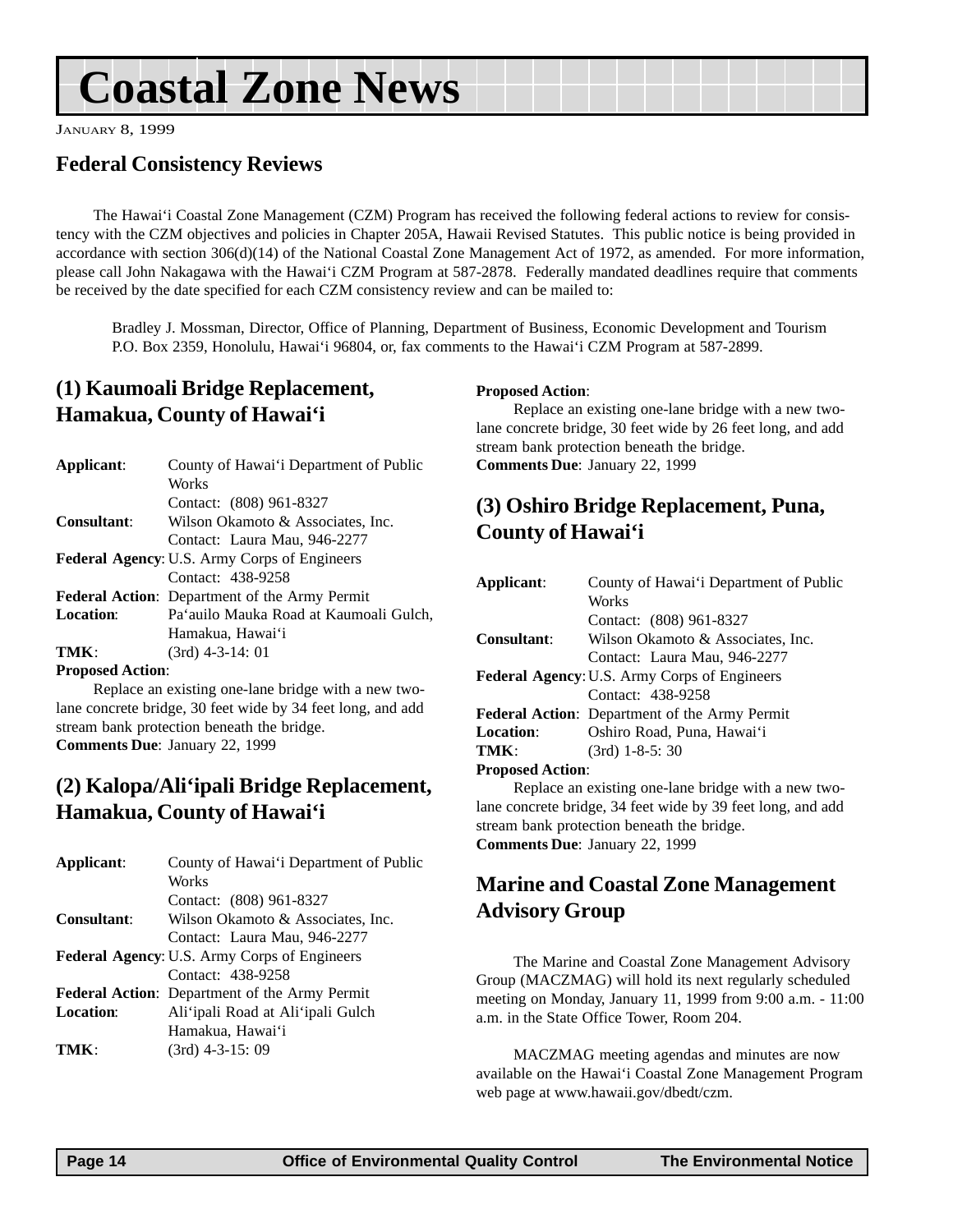## **Environmental Council Notices**

#### JANUARY 8, 1999

#### **CONTENT GUIDELINES FOR BIOLOGICAL SURVEYS, ECOSYSTEM IMPACT ANALYSIS AND MITIGATION MEASURES**

#### **Introduction:**

Hawaii State law calls for efforts to prevent or eliminate damage to the environment and biosphere and for the protection of endangered species and indigenous plants and animals. To meet this goal, special care must be taken to assess a proposed project's impact on biological resources.

The purpose of the state's environmental review law is to encourage full, accurate and complete analysis of proposed actions, promote public participation and support enlightened decision making by public officials. To assist agencies and applicants in meeting this legal purpose, the Office of Environmental Quality Control offers the following guidelines for preparers of environmental reviews under the authority of HRS 343.

These guidelines do not constitute rules or law. They have been refined by staff, student interns and peer review to assist planners in preparing an adequate biological survey.

Not every environmental review document under HRS 343 will need to include a biological survey. But when such a project could affect biological resources, surveyors and authors of EAs and EIS's are expected to use their professional judgment to decide which of these guidelines are appropriate to apply to their study area. Usually, an EA for a small project, for which a significant impact is not anticipated, will not need the same degree of detailed analysis that should be found in a full EIS. (10,11)

An Environmental Assessment or Impact Statement for a project that may affect biological resources should contain a biological survey that considers the items and issues described in these guidelines.

#### **Part I. Biological Surveys: Methods and Content**

1. Survey Method

Timing

Surveyors should take into account the activities of nocturnal, migratory and seasonal species and conduct surveys accordingly. (e.g. a survey of wetland flora should take place during the rainy season to observe otherwise dormant species.)

#### Route and Coverage

A thorough flora/fauna survey, should provide the following:

\* a map containing the survey routes

\* an adequate survey coverage of the site. The total coverage may vary depending on the size and configuration of the site. Generally, at least 50% coverage of the study area should be

attained. Smaller and extremely sensitive areas may merit a larger percentage of study coverage. Very large areas may require a scientific statistical analysis based on random sampling or aerial photographs. Whichever method is used, it should be fully explained and justified in the document. For a useful summary of survey methods, see C.J. Ralph and J. Michael Scott, eds. 1981. Estimating Numbers of Terrestrial Birds. Studies in Avian Biology, No. 6. Published by the Cooper Ornithological Society.

\* the areas covered must include a composite of all terrain present (i.e., ridge tops, wetland, slope, riparian habitat etc.)

\* accounting for native invertebrate populations may be accomplished by estimating the coverage of host flora.

#### Adjacent Streams

Stream conditions both up and down-stream from a survey site should be assessed. The Hawaiian Stream Bio-assessment Protocol (HSBP) developed by the Environmental Planning Office of the Department of Health may be utilized in studying habitat and biotic quality of streams.

The Hawaii Stream Assessment produced by the Commission on Water Resource Management (CWRM) should also be consulted to identify waterways that qualify as "heritage" streams. Investigators should also consider CWRM's Stream Protection and Management (SPAM) system administrative rules and consult with DLNR's Division of Aquatic Resources.

#### Literature Search

Literature and database sources should be searched for historical sightings of significant biological resources. Consult sources such as: the **Manual of the Flowering Plants of Hawaii;** the Bishop Museum; The Nature Conservancy's Hawaii Heritage Program Database listings; the U.S. Fish and Wildlife Service; the U.S. Geological Survey, Biological Resources Division; the State Department of Land and Natural Resources Division of Forestry and Wildlife and Natural Area Reserve Commission; the University of Hawaii botany, zoology and geography departments; the OEQC database of environmental review documents; and the Audubon Society.

On-island experts should be contacted for information on historical sightings of significant species which may not be present during the survey (e.g., migratory water birds, ephemeral plants).

2. Ecosystem and/or Habitat Characterization

#### **Description**

A description of the ecosystem should include the following:

\* an analysis of principal community types including both native and non-native organisms and the biological values of these community types

\* note the presence and condition of plant and animal communities based on elevation, moisture, substratum, topography and physiography (examples include: coastal dry shrublands;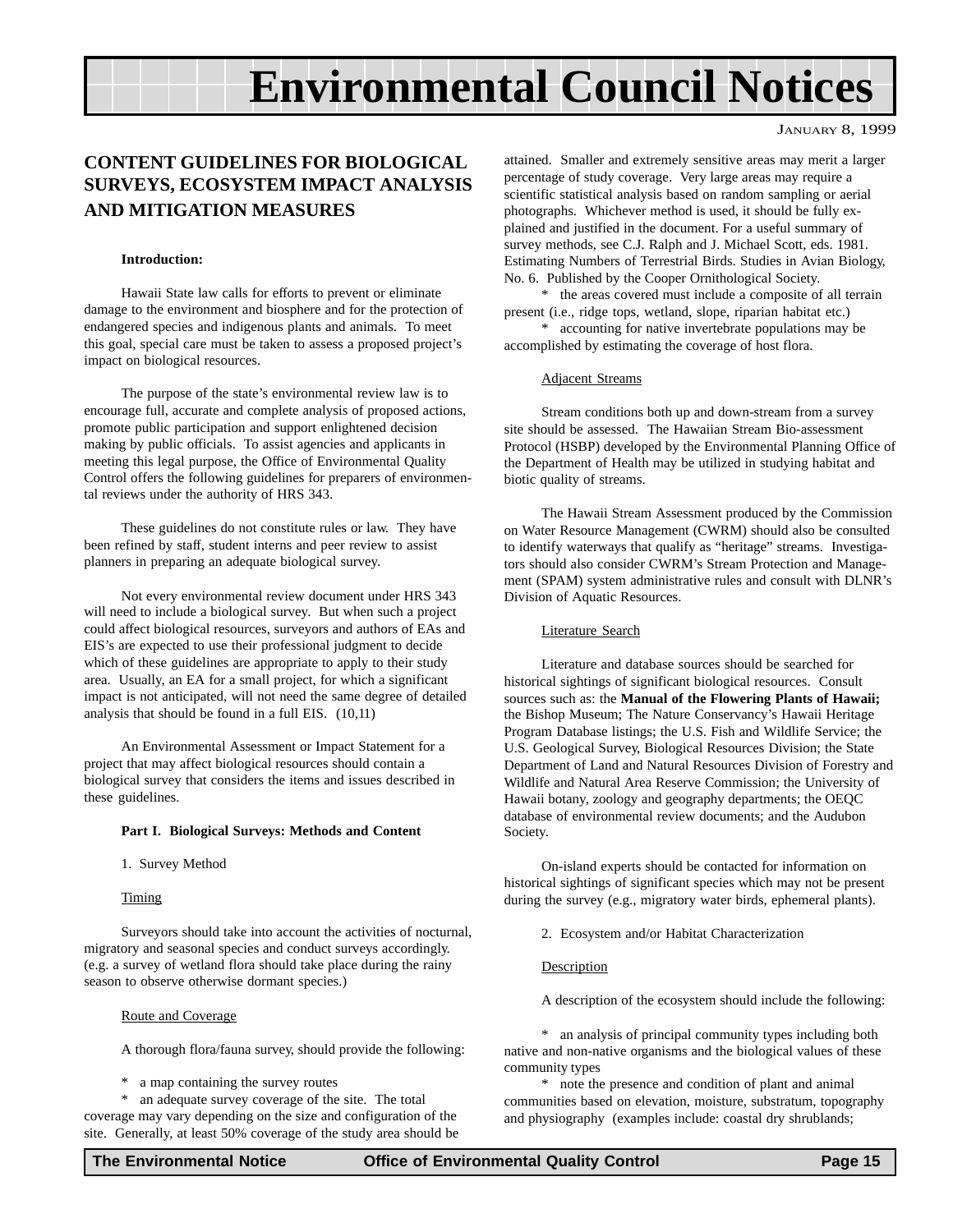## **Environmental Council Notices**

#### JANUARY 8, 1999

montane wet forests; seasonal or perennial wetlands and streams; anchialine pools; aeolian lava flow systems; and subterranean cave ecosystems)

\* a description of any obligate species (those requiring specific niches)

\* a list any applicable global ranks (established by the Nature Conservancy), describe species density (frequency of sightings or rate of occurrences), and when possible, historical and current ranges of notable species

#### Native Intactness

Analyze habitat intactness based on species composition. Assess the native bio-diversity of the project site based on alien-tonative species proportions and distributions and

the presence of indicator species for a given ecosystem.

In some cases, indicator species may be considered to identify the quality of ecosystems. For example, the presence of 'o'opu, or native goby species, (*Lentipes concolor, Awaous stamineus, Sicyopterus stimpsoni*), as well as hihiwai (*Neritina granosa*) in streams can indicate unaltered stream conditions necessary for their survival.

#### Listed Species

Any rare, threatened and endangered species and their habitats should be listed and described. Indicate the presence and distribution of the following taxonomic groups:

\* species listed as either endangered or threatened by the state or federal government or both

\* species that are proposed or candidates to be listed as either endangered or threatened by the state or federal government or both

species of concern as determined by the U.S. Fish and Wildlife Service (those which appear or are suspected to be declining and may eventually fall under one of the categories listed above)

those species noted as rare or vulnerable by authorities on the specific taxa and not necessarily recognized by the State or Federal Endangered Species Act (such as insects)

In addition, note whether the habitat type is part of critical or essential habitat for the taxa listed above and restricted to the project area. If a Habitat Conservation Plan is proposed for a site that is subject to an HRS 343 environmental review, the HCP can be incorporated into the review document.

#### Resource Values

Note any historical and/or cultural importance related to the species or habitat. Also describe any economic, scientific, medicinal or recreational value related to the species or habitat. Nongovernmental organizations, local community associations, oral histories, Hawaiian language texts, kupuna and recreational users can be consulted to obtain this information. The book, **Valued Ecosystem Components** by Gorden Orians, identifies various resource economic indices that may be of assistance in this analysis.

3. Shelf life of biological surveys

If the biological survey for a given site is older than 5 years it should be updated prior to a project on the site being built. A new "walk through" of the site should be performed at a minimum to determine if a new, complete survey should be required. Project proponents should also consult with area experts to determine if any changes have occurred since the area was last surveyed.

#### **Part II. Ecosystem Impact Analysis**

1. Consistency with existing land use policy

The EA should include a full discussion of how the proposed action corresponds to existing county and state land use requirements, goals and objectives related to conservation. The analysis should relate to the following:

- \* State and county zoning
- \* County General Plans
- \* State Plan
- \* State Environmental Policy (HRS 344)

\* Objectives and Policies of the Coastal Zone Management Act (HRS 205A)

2. Habitat fragmentation and encroachment assessment

Determine whether the proposed action reduces the principal community types which are located on the given site and

are part of the larger ecological community outside the project area.

For example, if the project alters native forest that occupies 10% of the project area, but represents 50% of that forest type remaining in the district, then the impact analysis should cover both the reduction of vegetation in the immediate project area and in the district as a whole.

Identify and assess areas that are generally intolerant to change such as wetland habitat, dryland forests and coral reefs.

Analyze potential impacts resulting from catastrophic events (e.g. hurricanes, fires and landslides) in addition to the project impacts. Consider this cumulative impact on the survival of any species.

Noise impacts on the area should also be considered.

3. Alien species importation

Indicate whether and how the proposed action increases the potential for alien species dispersal that may affect native species. For example, if temporary access roads/corridors are to be built through pristine forest for construction in a disturbed area, discuss how the construction of access roads could increase alien plant dispersal. Encroachment of exotic grasses that increase the area's fire hazard can also be a concern.